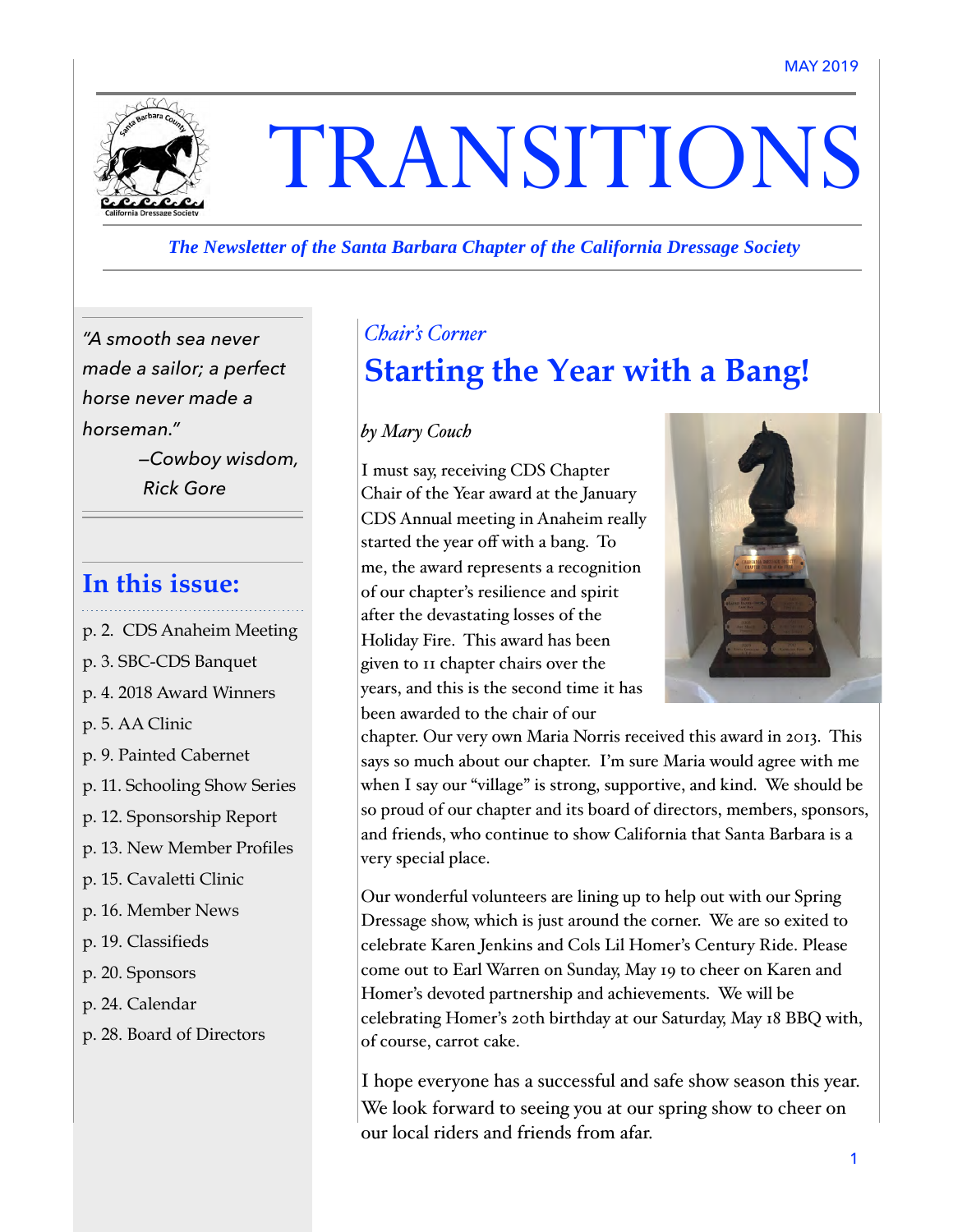# **SBC-CDS at the CDS Annual Meeting in Anaheim**



*SBC-CDS board members Lindsey Reed, Gina Von der Burg, Mary Couch, and Karen Christensen (lef to right, above) attended the CDS Annual Meeting, held in January in Anaheim. Our chair, Mary Couch, was honored to receive the Chapter Chair of the Year award, our chapter won the Best Chapter Website award, and our beautiful Santa Barbara themed basket brought in \$500 in the silent auction.*



*Incoming CDS president Elen Corob with SBC-CDS chair Mary Couch, winner of the Best Chapter Chair Award.*



*at the awards banquet, showing off their CDS Ruby Gem Awards.*



*Fireworks over Disneyland, a fitting finale to an exciting day*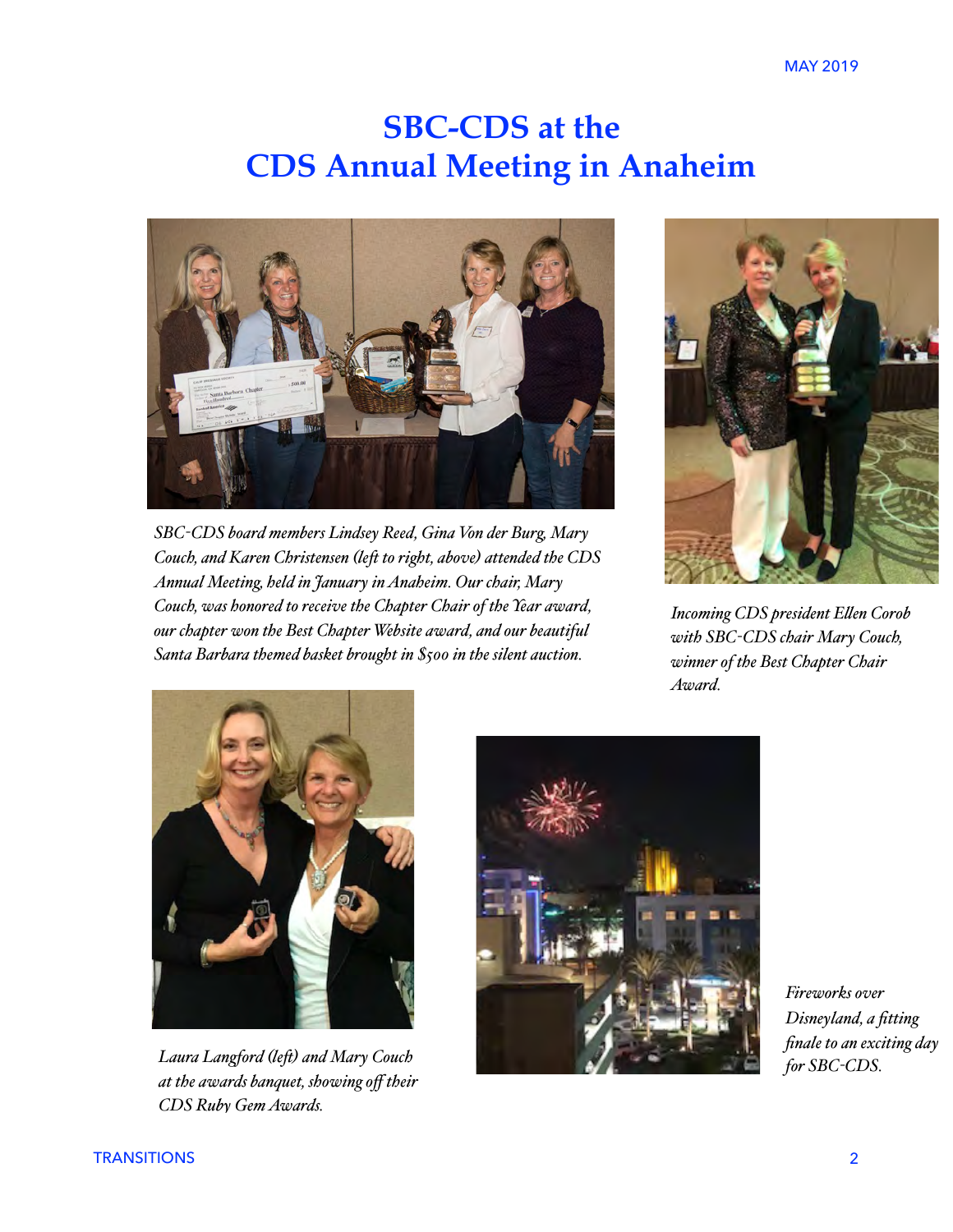# **SBC-CDS Annual Meeting at Mulligan's**



*CDS members and fiends gathered at Muligan's in January for an evening of celebration. Photos fom our annual awards ceremony include (clockwise, fom top lef): presenters and awards winners Louise Caccese and Sofia Blake, Michele Bandinu and Catherine Galegos, Mary Couch and Carole Bennett, Kathleen O'Connor and Barbara Cleveland, Heidi Bowers-Dutra and Suzanne Galsterer, and Margaret Fleming and Sarah Starks.*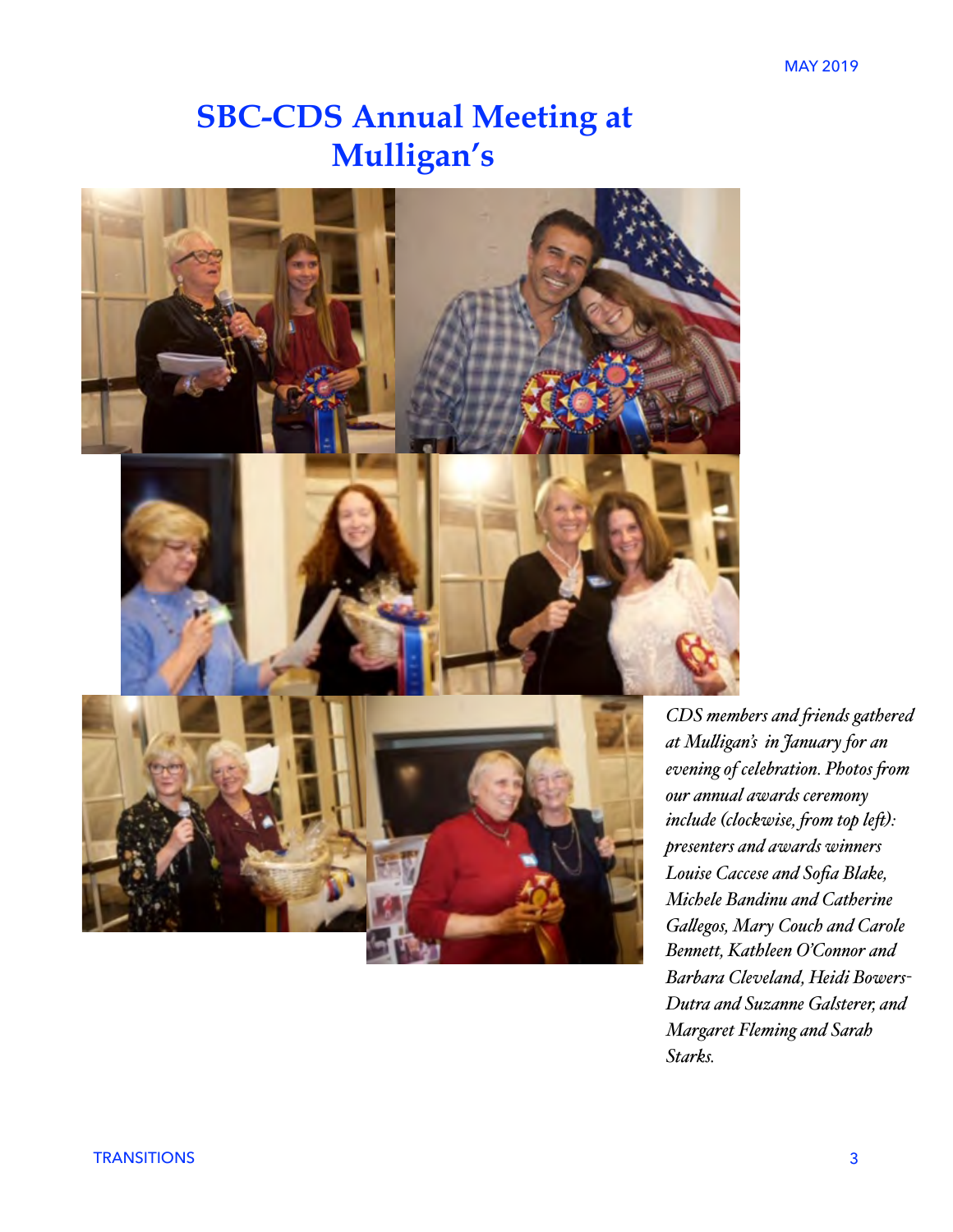# **SBC-CDS Year-End Award Winners for 2018**

#### **RECOGNIZED SHOWS**

AA Training Champion Deborah Kagel/San Diego, Louise Caccese Perpetual Training **Trophy** AA Training Reserve Laura Kranzler/ Lilliana Open Training Champion Suzanne Galsterer/ San Diego Open Training Reserve Katherine Sulzbach/ Mini Cooper

AA 1st Level Champion Susan Ashbrook/ Deacon's Quarter AA 1st Level Reserve Michelle Bischoff/ Atlas

AA 2nd Level Champion Mary Couch/Istala

AA 3rd Level Champion Susan Ashbrook/ Don Tesoro O. 3rd Level Champion Katherine Sulzbach/ Splendid Spring AA 3rd Level FS Champion Kristi Ullman /Luek, Von der Burg Freestyle Perpetual Trophy

AA Para Grade 4 Champion Michele Bandinu/ Soul Man AA Para Grade 4 Reserve Michele Bandinu / Skagen

Open Grand Prix Champion Catherine Gallegos / Zanaika FEI Perpetual Trophy

#### **SCHOOLING SHOWS**

| AA Intro Champion  | Mary Somerville/Top Darco                     |
|--------------------|-----------------------------------------------|
| Jr. Intro Champion | Sophia Blake / Connect the Dots, Horse Trophy |
| Jr. Intro Reserve  | Eva Johnson / Curran                          |

AA Training Champion Sara Ellsworth / Bentley<br>AA Training Reserve Carole Bennett / Vinnie AA Training Reserve AA Training,Hon. Mention Kathleen O' Conner / Bentley

O. 1st Level Champion Suzanne Galsterer/ Capriccio

AA 2nd Level Champion Laura Langford / Doma Fabrizia

#### **OPEN WESTERN DRESSAGE CHAMPION**

Sarah Starks / Commanders Bueno Nic

#### **VOLUNTEER OF THE YEAR AWARD**

Kathleen O'Connor, Louise Caccese Perpetual Trophy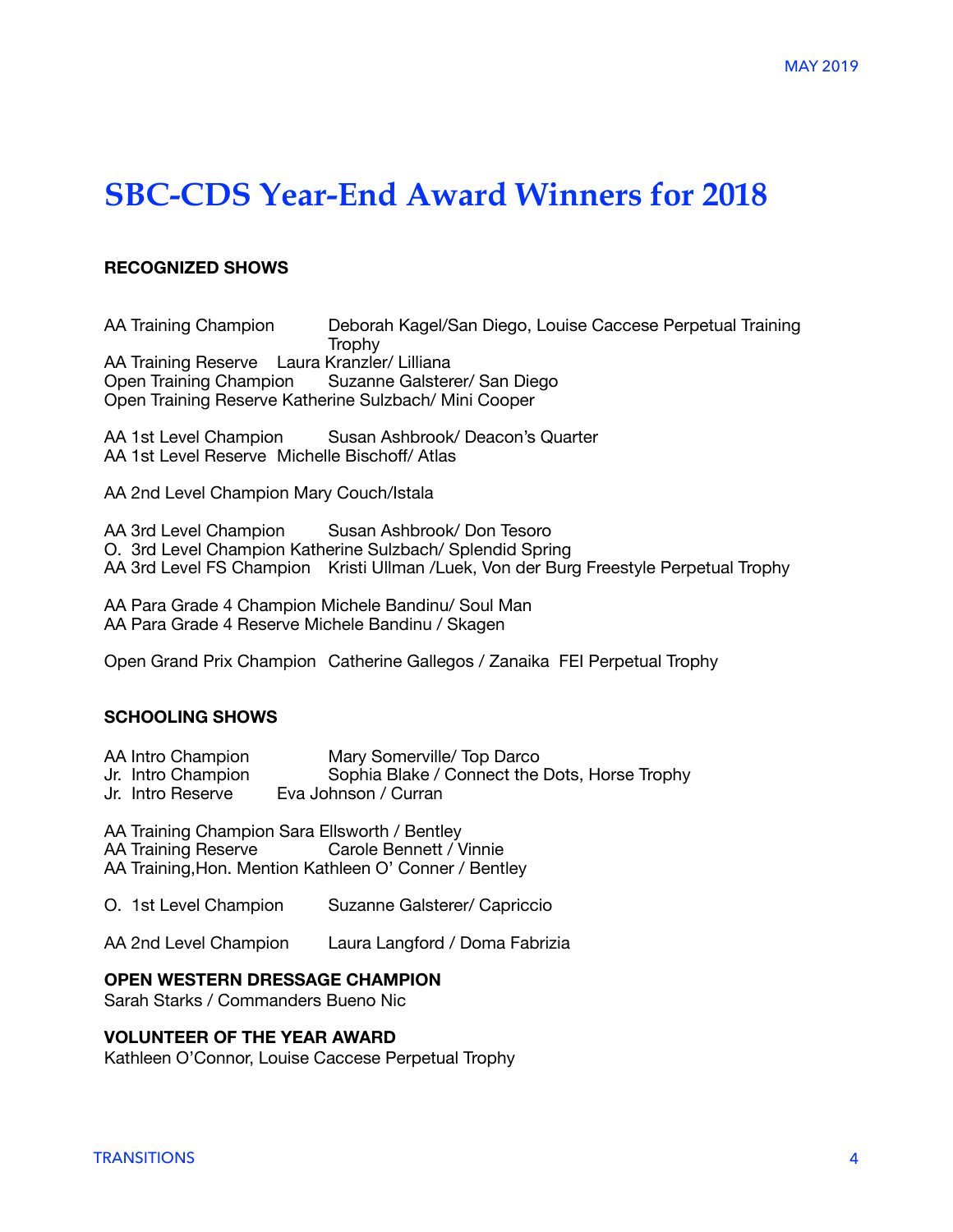## **CDS Adult Amateur Clinic with Lilo Fore**



*Three members of our chapter rode in the recent CDS Adult Amateur Clinic, Central Region, held at Templeton Farms. Riders contribute a brief summary of their experience to CDS for the statewide newsletter. We reprint their contributions below.*

#### **CDS AA Clinic Central Region – Rider Report – Laura Kranzler**

What a great weekend of horses and riders. Thank you to my local chapter for the opportunity to ride with Lilo Fore. Thank you Gina Miller of Templeton Farms for hosting this clinic at her spectacular facility. All the participants and auditors were positive and supportive. This clinic was a first for me — always the auditor, but never the rider. Lilo worked extremely hard and gave each rider a lot of one-on-one instruction. Thank you, Ellen Corob and Carmen for organizing such a beautiful clinic.





*Laura Kranzler riding Liliana (above).* 

*Clinician Lilo Fore and AA clinic organizer and CDS president Elen Corob with clinic riders and some of their four-leged partners in the indoor arena at Templeton Farms (at lef).*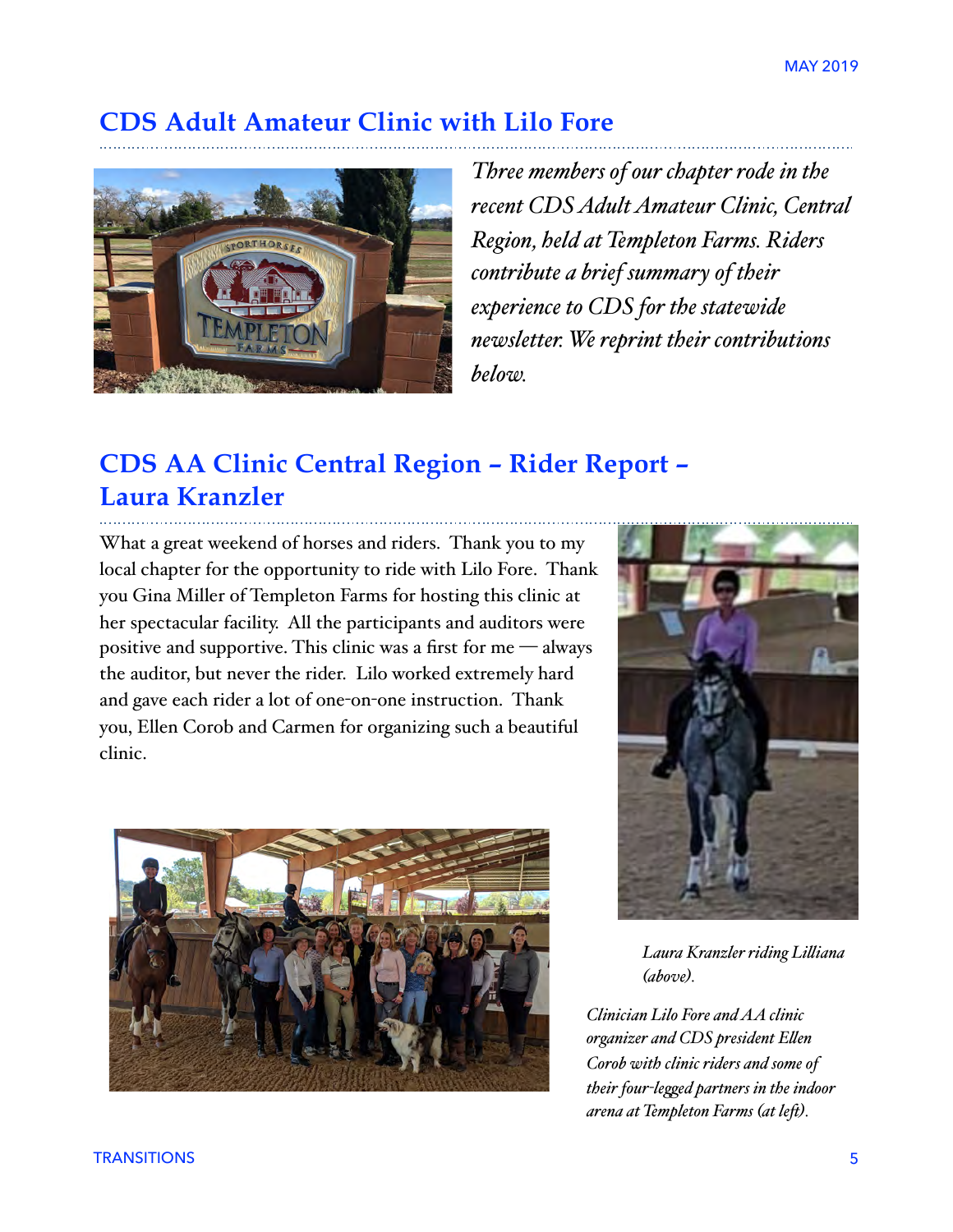## **CDS AA Clinic Central Region – Rider Report – Laura Langford**

I was fortunate to have been sent from our Santa Barbara Chapter to the Adult Amateur Clinic this past weekend. It was held at the beautiful Templeton Farms in Templeton, owned by Gina Miller. I can truly say this was an amazing experience! Lilo Fore was our clinician. To be able to ride with someone of this caliber was an honor. This weekend changed how I look at our sport of dressage. Riding with Lilo gave me an insight into what it takes to ride up the levels. This sport is not for sissies!



Friday night we had a meet and great, with a wonderful potluck provided by the SLO Chapter (Thank you!). It was so interesting to hear what other riders are working on, what their goals are, and what they want to achieve with their horses. Lilo also spoke and gave us her background and a little bit of what she expected of us. It's always so fun

to hang out with other riders. The camaraderie was fantastic, and everyone was so supportive.

Saturday's ride was pretty intense. Lilo really worked with my mare and me on forward impulsion, self-carriage, and truly stretching onto contact. Lilo felt that my red-headed mare was taking charge, and that I needed to change that.

Sunday's ride started a little rough, as my mare was having some serious separation anxiety over leaving my friend's mare. My trainer, Louise Caccese, helped me work through that in warm-up, and our ride went much better. In our lesson, Lilo felt that I was riding her too deep and she came up with an excellent tool to change that. She had me think about riding up to a fence, as a horse has to have their head up in order to see the obstacle. I used to ride Hunter/Jumpers, so this made perfect sense to me. I no longer was trying to "pull" her head up, but somehow just thinking it changed my body position. I sat up straighter, shoulders up and back, and looked up and forward, thus allowing her the freedom to bring her head and shoulders up. Wow! It's always amazing to me how something so small can change something so big.

A huge, huge thank you to all involved; to Gina, for allowing us to ride at her amazing facility, to Carmen, the barn manager, for organizing everything for our stay and making us feel so welcome, and to Ellen Corob, for putting this all together...no small feat! And to my Chapter for making this possible. Also, thanks upon thanks to my wonderful trainer, Louise, and my biggest supporter, Gary, my husband.

#### TRANSITIONS 6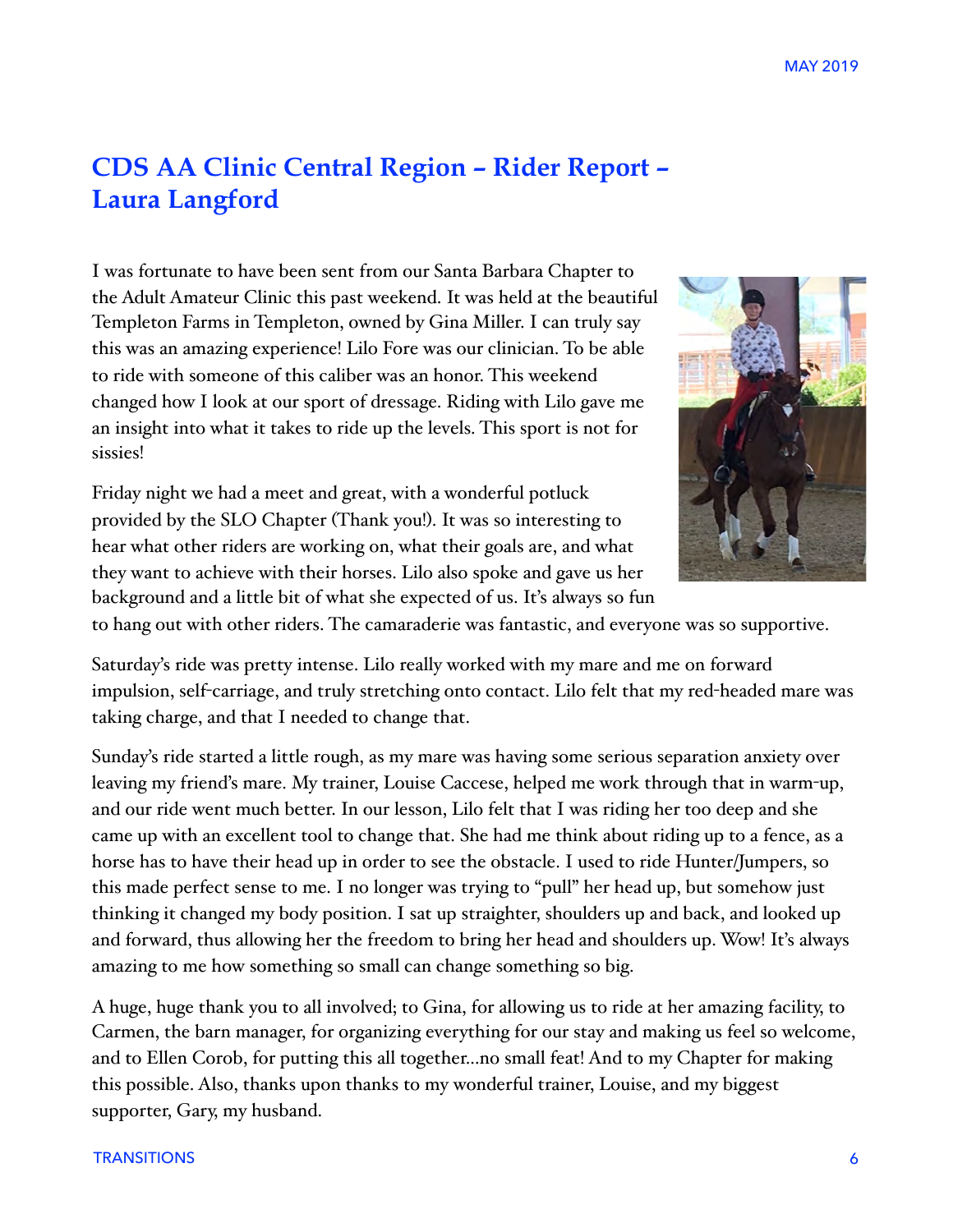## **CDS AA Clinic Central Region – Rider Report – Lindsey Reed**

Although I did not win the drawing to be one of our sponsored riders for the CDS Adult Amateur Clinic, Central Region, my long held dream of riding with Lilo Fore came true when my name rose to the top of the waiting list. The clinic was held at the beautiful Templeton Farms in early April. When I arrived and was given a tour of the facility and was shown my mare Haviland's spacious, airy stall, met the friendly, accommodating staff, and heard a groom singing as he worked, I knew I would be in for a very special treat.



In clinician Lilo Fore's talk at the Friday night gathering, she explained her goals for the clinic: to expand the riders' toolboxes

so they would have what they need to solve the problems that come up when riding their own particular horse. Equipped with the appropriate tools, we could put our horses in a place where they could perform the movements willingly and with ease.

In our lessons, Lilo's attention to the details of the problem solving that goes on minute by minute in riding dressage, made this a beneficial clinic for both riders and auditors alike. Lilo reminded us that we were sitting on top, not the horses, so we must take on the responsibility for giving our horses the experience of success. We can achieve this by staying true to the training scale and not going beyond what our horses can do at any particular time in their development. If we try to push horses ahead before they are ready, this causes stress. The goal is to train in a way that allows our horses to enjoy their work and the learning process, so that the movements become beautiful.

I came to the clinic having ridden a few third level tests, receiving mostly qualifying scores but not really feeling as if I'd mastered the uphill balance, straightness, and engagement that make the third level movements fluid and easy. I was especially troubled by inconsistent changes, so I asked Lilo to help me improve the quality of the canter in an effort to help with this.

The exercises and advice she provided gave me confidence and a deepened understanding of the set-up and the aids for the flying change. I think most importantly for me, she helped me understand contact in a new way, and gave me tools to ride a horse who was sitting, engaged, up in front, and ready for whatever I asked of her. I learned how important it is to carry my hands and arms ("The horse carries you; you carry your arms"). She also helped me work through the  *(continued on next page)*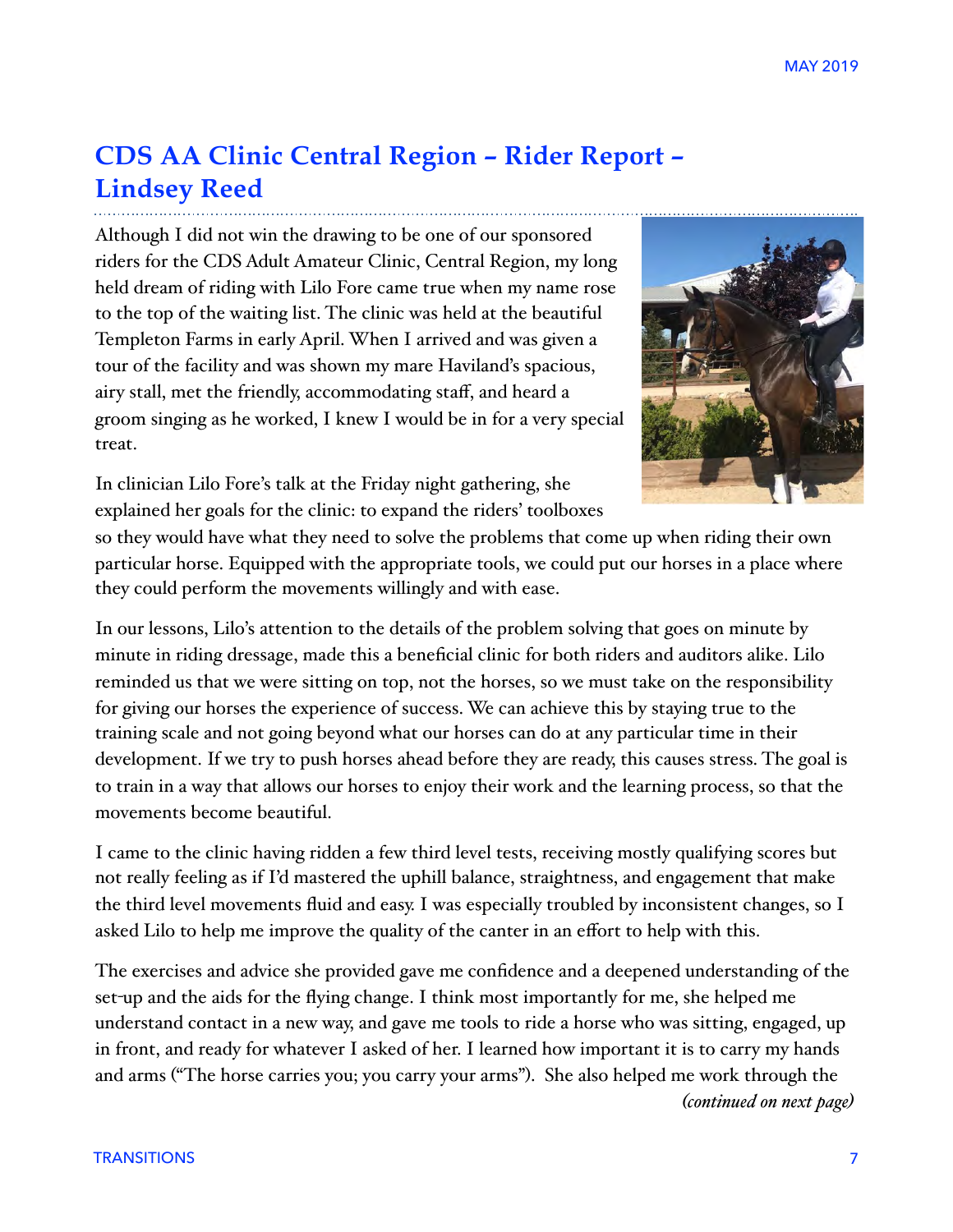tension my mare sometimes feels at the walk, and reminded me how important it is to make every minute in the arena count.

I had an early morning ride each day, so after I put my horse away, I was able to audit the other lessons. Here are a few "Lilo gems" that especially stuck with me as I watched my fellow riders:

•If you don't decide where you want to go, you're not training your horse. Riding clearly from point A to point B trains your horse to listen to your aids. You must learn to coordinate your aids to get the desired result.

•Your hands show the horse where to go. Your legs make him go there.

•Your horse is not bending when he's looking in. He can only bend when he's straight.

•Every down transition is also an up transition. Ride it to achieve quality in the gait you're going to.

•The whip is not an aid for lateral work. The whip's function is to make the horse move forward. The leg is what achieves bend and moves the horse sideways.

•If you want to ride collection in the canter, imagine you are approaching a fence. Make your horse look *at* the fence and *over* the fence. This will help you ride with the poll at the highest point. You should feel as if your horse is sitting enough that he can easily make it over the fence. The smaller the canter, the higher the horse will be in front.

Thanks so much to Lilo for sharing her wisdom with us, to CDS for making this educational event available to amateurs year after year, to Ellen Corob for her masterful organization of the Central Region's clinic, to the San Luis Obispo chapter members who provided such scrumptious food for Friday night's potluck, and to Templeton Farms for their gracious hospitality and lovely facility. I learned a lot and deepened my camaraderie with my fellow riders. Thanks also to my wonderful friends from the chapter who came to help out and support all of our riders. I came home motivated to be more intentional as a rider and to work even harder to achieve my goals, and equipped with a replenished toolbox to make it happen.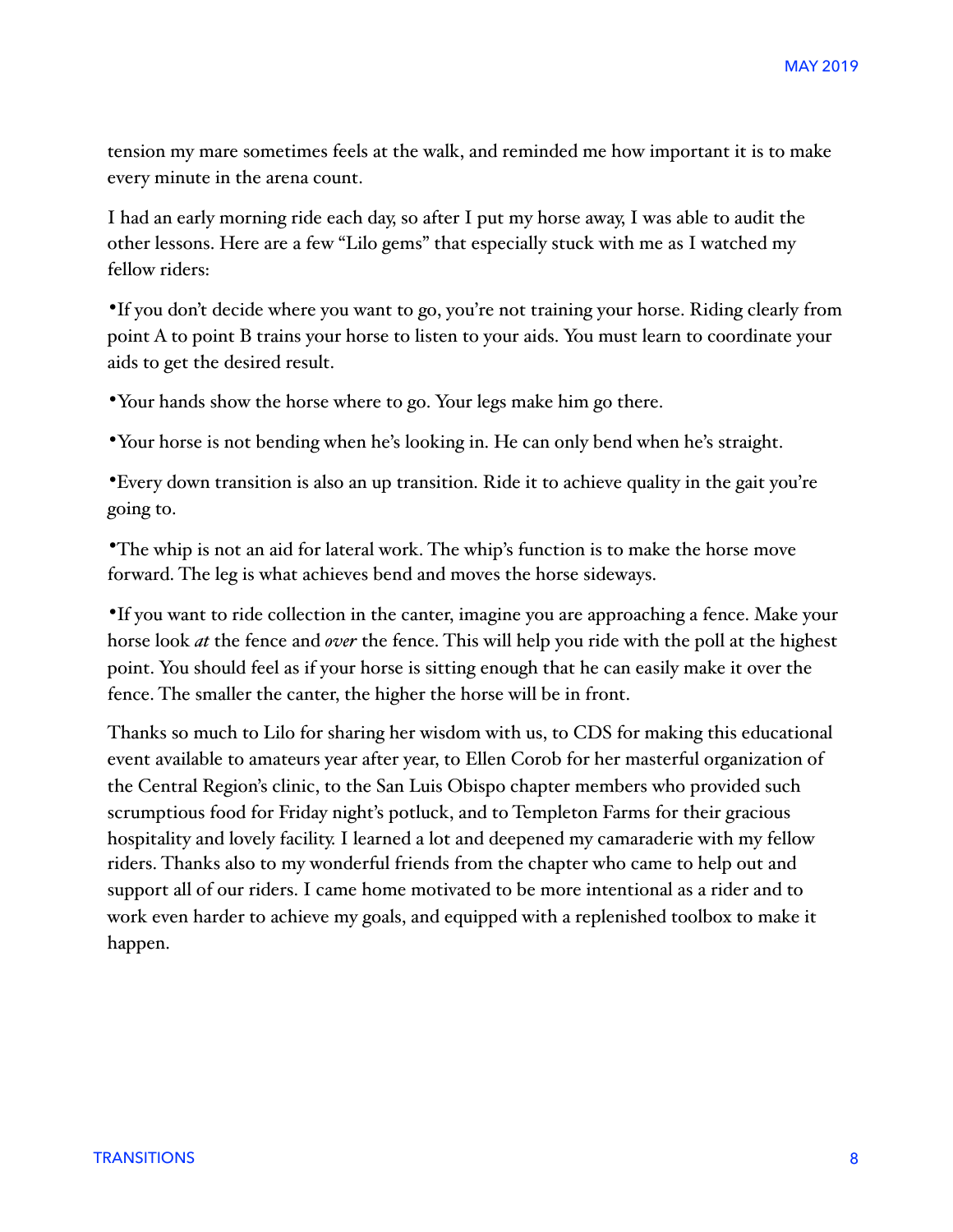

# **Painting "The Horse Whisperer"**

#### *by Diane Welcenbach*

SBC-CDS sponsored a social event at the Santa Barbara Painted Cabernet April 28th. The event combined wine tasting and instruction that allowed participants to go home with their own masterpiece — a painting of "The Horse Whisperer."

Creating something on your own is always rewarding, and our members had such a good time socializing and painting. It was a great opportunity to get to better know some of our fellow chapter members. It was also very interesting to see how each painting revealed each person's unique creative touch.

We enjoyed some snacks with our beverages and celebrated a birthday for Dan Quinajon. The giant carrot cake cupcakes with rich cream cheese frosting that Gina von der Burg brought were beyond delicious. This was a super fun event, and we hope the chapter will do more of these in the future.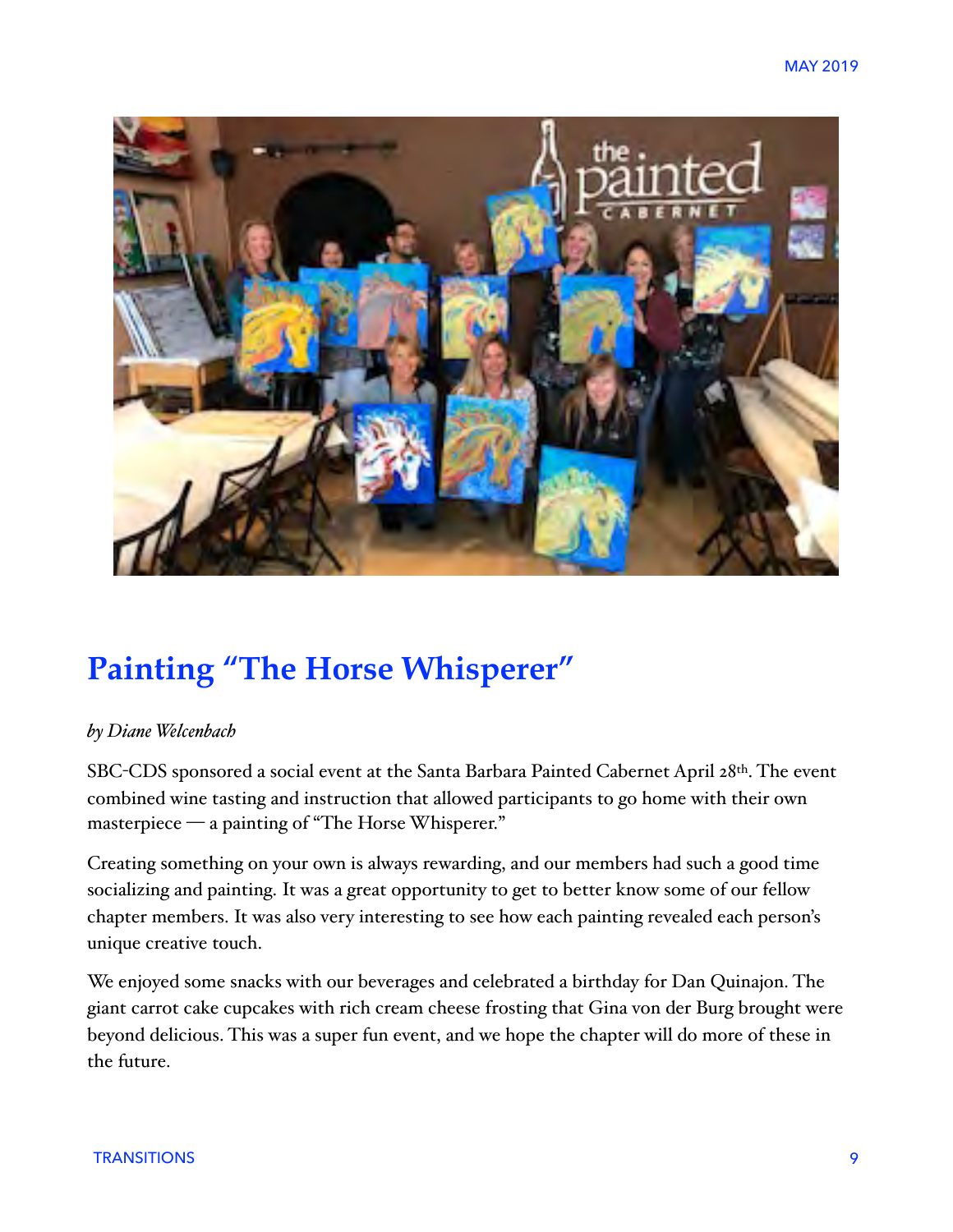# **Chapter Needs Web/ Social Media Help!**

Are you savvy about websites and social media? The chapter could use your help. We are looking for someone to keep our website up to date and post notices for our members on social media. If you can help, please contact Mary Couch at [marycouch1@me.com](mailto:marycouch1@me.co)

## **Errata**

In our last issue, we mistakenly reported that Suzanne Galsterer won the Open High Point award at our August 2018 show on her mare Wroxanne. In fact, Suzanne won this award for a ride on Deborah Kagel's gelding San Diego. We updated the online version immediately after this came to our attention, but for the record, we wanted to note the change here as well.

*If the art were not so difficult, we would have plenty of good riders and excelently ridden horses, but as it is, the art requires, in addition to everything else, character traits that are not combined in everyone: inexhaustible patience, firm perseverance under stress, courage combined with quiet alertness. If the seed is present, only a true, deep love for the horse can develop these character traits to the height that alone wil lead to the goal. —Gustav Steinbrecht*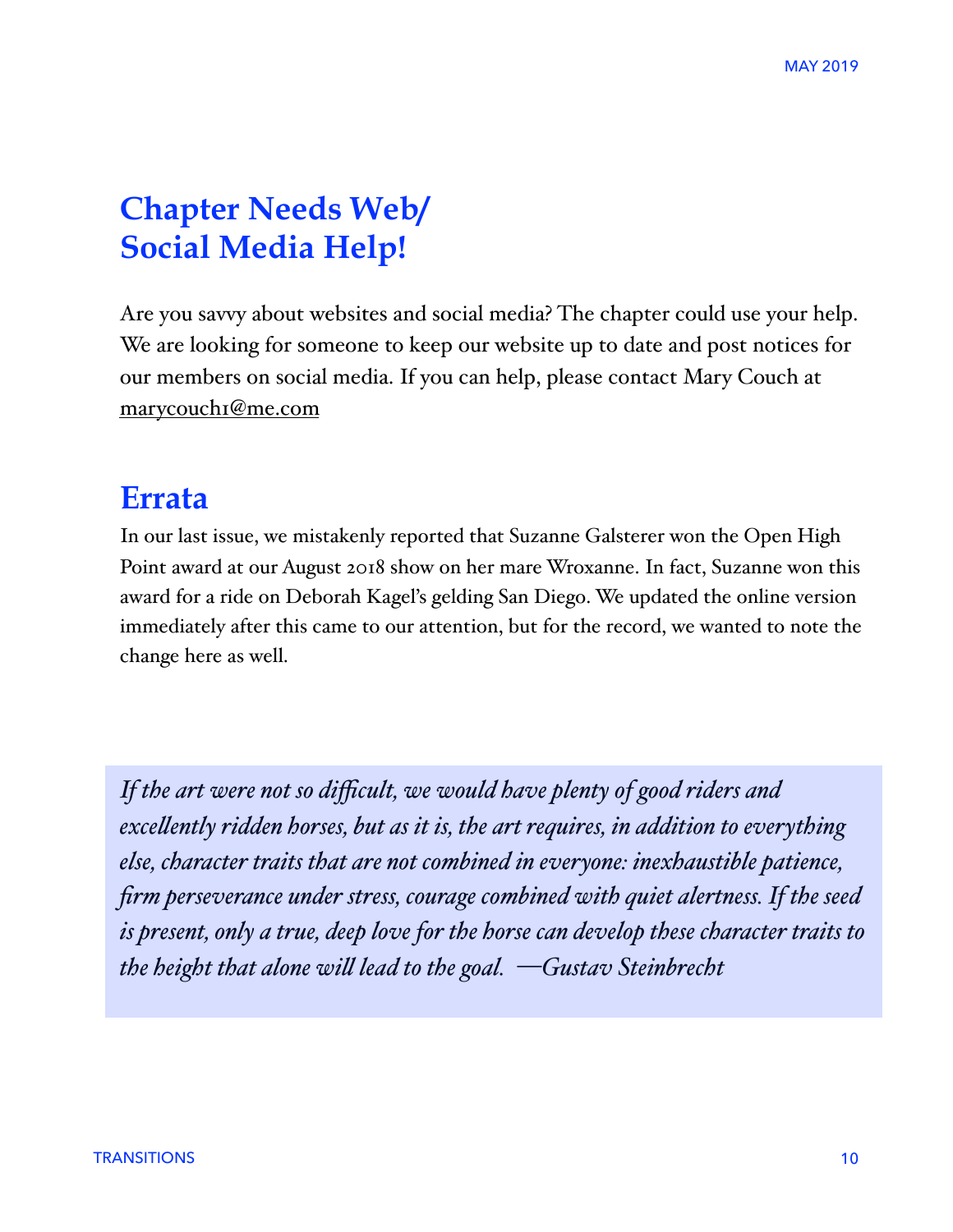# **On the Bit Schooling Show Series Survives the Rain and Moves into its Second Year**

#### *by Carole Bennett*

Well, the havoc of the rain surely dampened my spirits (no pun intended) as well as my horse show activities over the winter months. On the Bit Dressage Schooling Shows had planned a two day event early in February at the Santa Ynez Equestrian Center, and I had scheduled a fabulous 125 riders over two days! However, Mother Nature had other plans, and I had to postpone the show not once, not twice, but three times. I finally held the show on March 31. Because of all the changes, I lost about 75 of those rides due to other commitments, horses not being ready to compete, or injuries.

Now that the rain seems to be behind us, I am looking forward to hosting four or maybe even five more shows this year:

June 15, Santa Ynez Valley Equestrian Center. Louise Caccese, Judge.

August 4, Modoc Riding Arena, Santa Barbara. Megan McQueeny, Judge.

October 6, Santa Ynez Valley Equestrian Center. Judge TBA.

November 3, Modoc Riding Arena, Santa Barbara. Jackie Duncan, Judge.

December 7 (tentative), Santa Ynez Valley Equestrian Center. Judge TBA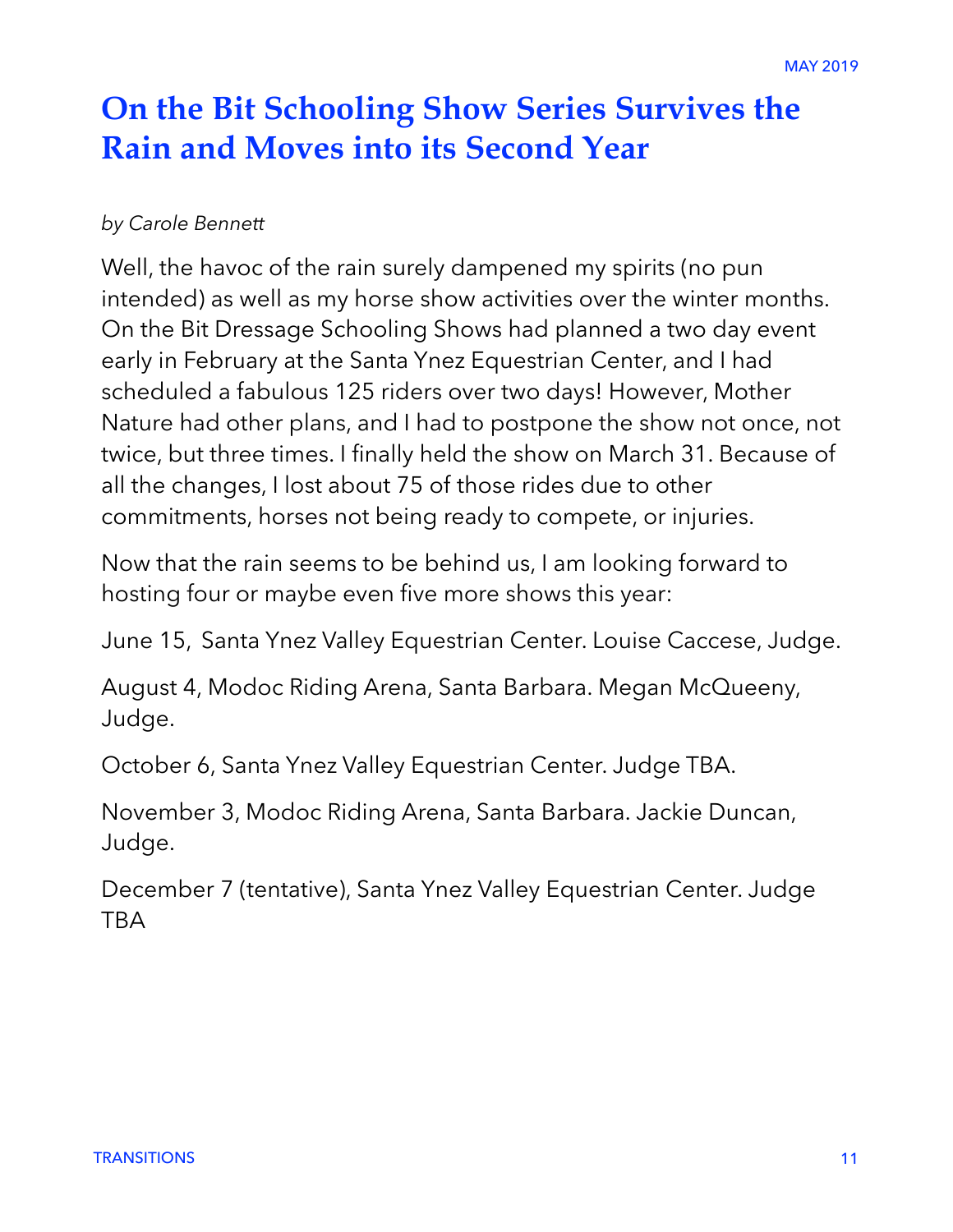# **Sponsorship Report**

#### *by Lynne Sherman, Sponsorship Chair*

Thanks to our generous sponsors, the Santa Barbara County Chapter of the California Dressage Society has bounced back from last year's devastating events with lightning speed. We just wanted to update you on where we are as a result of last year's donations, which totaled almost \$15,000, and what we still need to move forward.

In 2018, not only were we able to replace the show trailer, arena, and show equipment lost to the Holiday Fire, but we were able to keep up with our other annual offerings to our members as well. We hosted two shows and sent an adult amateur rider to the CDS Adult Amateur Clinic. We also hosted educational events, including a Ride-a-Test clinic with Sandi Chohany and several clinics with Brent Hicks.

In 2019, we need continuing support for our shows and educational events, as well as a few more show equipment items, including a wireless printer, walkie talkies, pop-up tents, show awards, and the daunting \$500 annual fee we will be charged by USEF for recognition of our August show for the next five years. This is a fee imposed in order to receive the "100-mile rule" exemption that was required once we lost the Los Alamos venue for our August show — Earl Warren, our new August show venue, is within 100 miles of another USDF/USEF rated show held that weekend in the Los Angeles area.

SBC-CDS is an all-volunteer organization, entirely run by one of the largest volunteer corps of any CDS chapter. We are grateful to have members and friends so willing to step up and help us out providing all the opportunities we offer for our members and for the wider dressage community. But we also depend on financial support to do what we do. You can sponsor our chapter at whatever level is comfortable for you, and we appreciate any donation, large or small. Sponsors are recognized at our shows, on our website, in our newsletter, and at our social events. We look forward to your continued support for our 2019 season.

*Please mail your check in any amount to: Karen Christensen, SBC-CDS Treasurer, 1447 Crestline, Santa Barbara, CA 93105*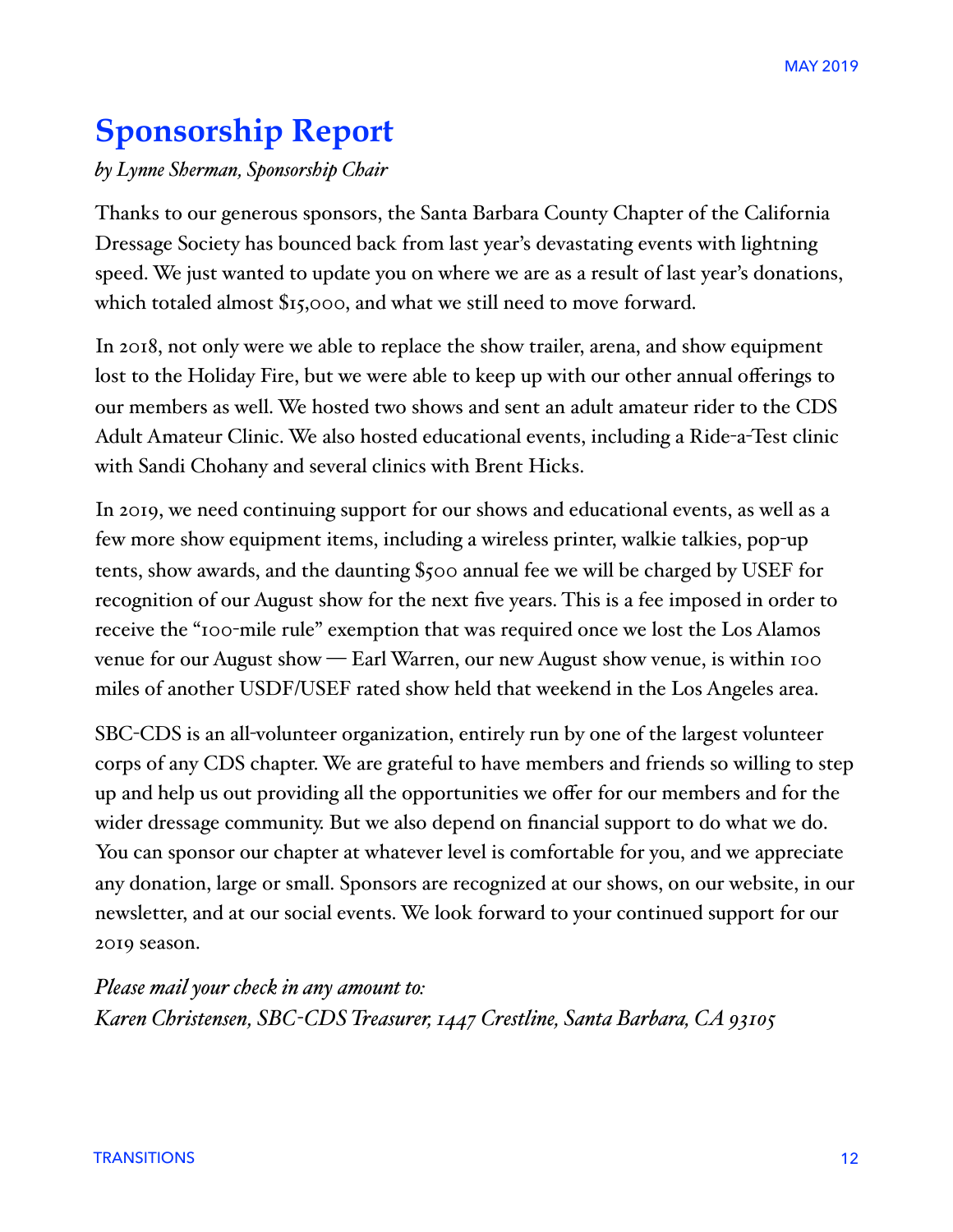## *New Member Profiles*

We've registered a number of new and returning members since our last newsletter. We love to profile new members as they join our chapter. We welcome below Jessica Fulcher, owner and operator of Jessica Fulcher's Equine Services, LLC; Lisa White, a former eventer who recently moved to Santa Barbara from the East Coast; and Amanda Zeddy, an experienced dressage rider who is working up the levels with her talented and versatile sport horse pony. We also welcome Lynn Barza, Sophie Blake, Dalita Harmon, Avery Klein, Gabrielle McGee Li, and Dan Quinajon. We hope they will send details for our next issue so we can introduce them more fully.

*Jessica Fulcher*, a new member of SBC-CDS and owner/ operator of Jessica Fulcher's Equine Services, LLC, is happy to be developing her knowledge of dressage in and out of the show ring. As soon as the rings dried out this spring, she attended a few clinics and shows, her first with CDS. She explained that Terri Rocovich was a fun, informative clinician, who really helped her with her Level 1 tests. After her clinic with Terri, Jessica was off and running with back to back "On the Bit Dressage Schooling Shows," riding Patricia Sullivan's "Wilhelm." They scored in the high 60%'s at both shows, and had lovely comments from the judges. She is now practicing for the chapter's rated show in May at Earl Warren, working on her dressage, but also keeping her horse's brain charged with riding

out through the vineyards and using cavaletti in the arena. She aims to keep her mounts sharp, happy, and fit using these cross-training methods.

**Lisa White** came to dressage through eventing. First a show mom, she inherited her son and two daughters' horses when they went to college. She began competing the horses herself and had a great time. She gravitated to dressage not only because she wanted to stay alive, but because as a ballet dancer of 18 years she found the discipline, rhythm, beauty, and grace of dressage captivating. Lisa moved to Santa Barbara in October 2018, driving across the U.S. from Boston with two horses in tow. Cedric is a Holsteiner/Paint cross, and Mr. Darcy, a pony, is a rescue, "part Mac truck part Ducati." Currently the horses live at home with Lisa and her family She looks forward to continuing her education in dressage with our local dressage community, and to exploring the gorgeous California countryside on horseback.

#### TRANSITIONS 13



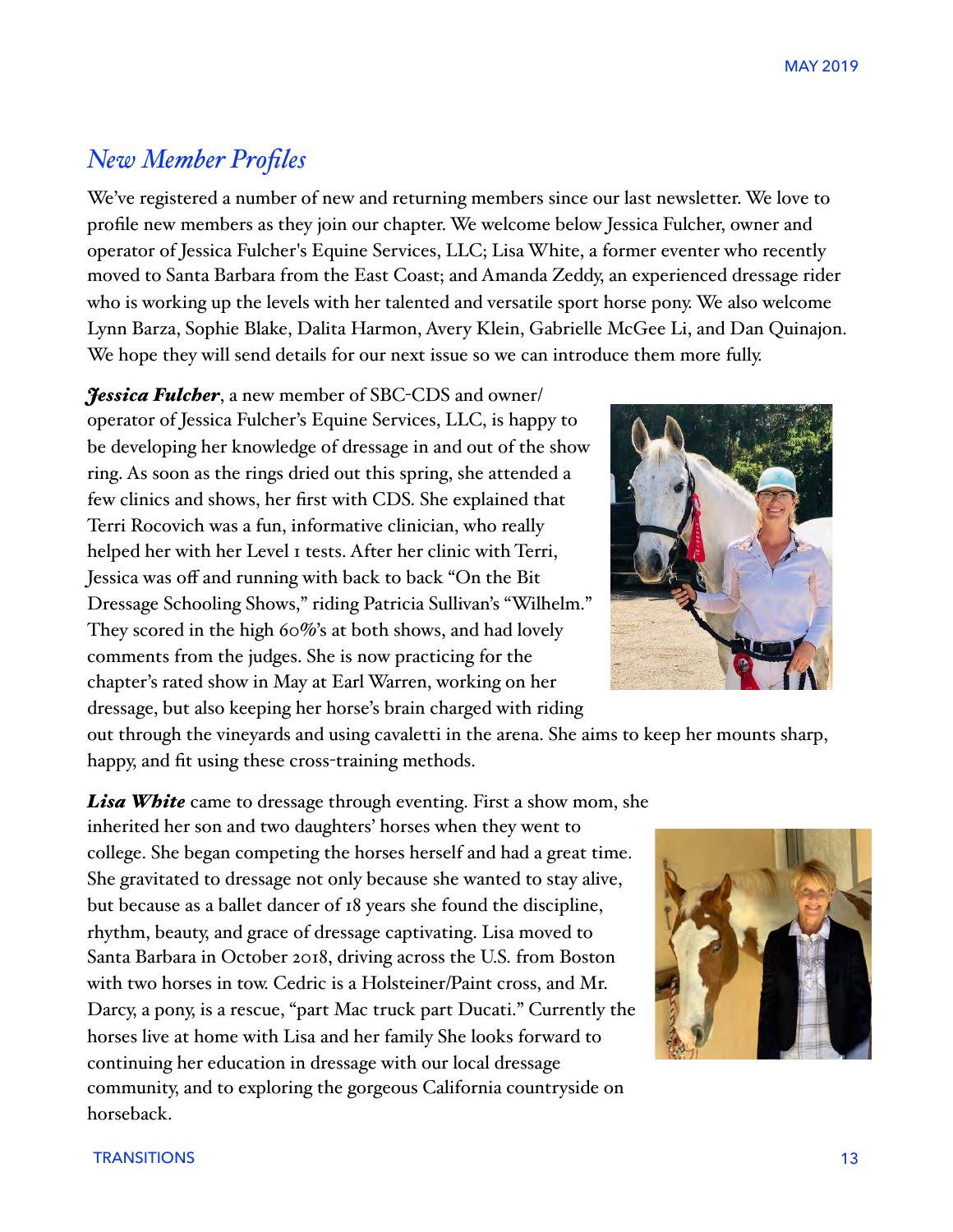*Amanda Zeddy* grew up riding mostly dressage on the East Coast with Grand Prix rider and "S" USEF dressage judge Robin Brueckmann.

After taking an almost 10 year break from riding to earn two MAs and a PhD, she decided to try out eventing, and now rides with Jennifer Wooten at Trinity Eventing. Amanda and her leased partner of several years, Power Puff, an Oldenburg Sport Pony, have competed successfully through Novice Level in eventing and now First Level dressage together. Puff grew to love dressage while the pair were eventing, and both are looking forward to moving up to Second Level soon.



*If you are a new or returning member of SBC-CDS, please send a few details about you, your horse, and your love of dressage, along with a photo, to Lreed@silcom.com, so that we can introduce you to the chapter in our next issue.*

## **Brentina in the News!**

Did you see the recent USET article on Debbie MacDonald's Olympic mare Brentina? Living the retirement dream in Santa Barbara at our own SBC-CDS secretary Christi Sulzbach's beautiful barn?

Here's the link . . .

https://www.uset.org/wheres-brentina-now/? fclid=IwAR3NiqLUXYkyCVd\_9sG1WpPDiVZJKMN37YQgpaxh8mFwOW4Q8e **DHutt**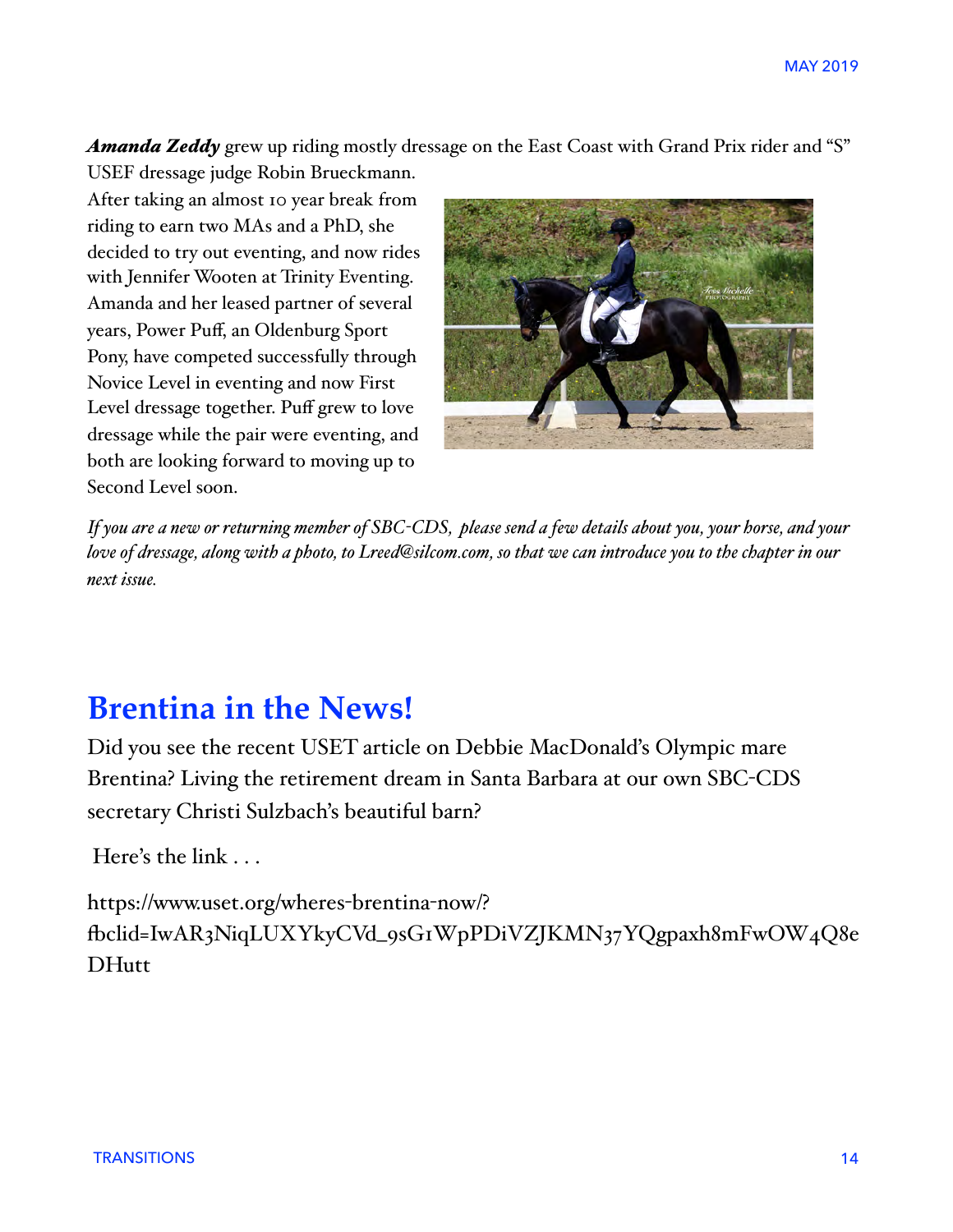## **Meet your Education Chair: Diane Welcenbach**

Our hard-working education chair, Diane Welcenbach, has been a CDS member for over 20 years. Her involvement with dressage over these many years includes managing dressage horse shows – schooling and fully rated, graduating from the USDF L Program with

distinction, earning her USDF bronze medal, serving as a judge for Cal Poly IDA shows, serving on the SBC-CDS board as treasurer, secretary, and education chair, and winning the CDS Horse of the Year Award and the Region 7 AA Third Level Championship in 1998. Diane has shown up to Prix St. George and volunteers to help at shows and events.

Diane currently owns Salerno, a nine-year-old bay Oldenburg gelding with four white stockings. He has a wonderful personality and is a lot of fun to ride. Diane has worked for almost 34 years at a large aerospace firm in Goleta and rides Salerno after work. She looks forward to getting to know



more members this year and to serving as education chair on the board.

#### *Educational Event*

# **Save the Date! Cavaletti Clinic Scheduled for July 20**

SBC CDS is hosting a cavaletti clinic Saturday, July 20th with Erika Jansson. It will be held at In the Irons stables in Goleta. Erika's cavaletti clinic is a wonderful way to strengthen your horse's core, and improve coordination, elasticity, and more. Mark your calendar now.

As the date gets closer, watch for the email with details and sign up information. This event will be educational and fun for both you and your horse.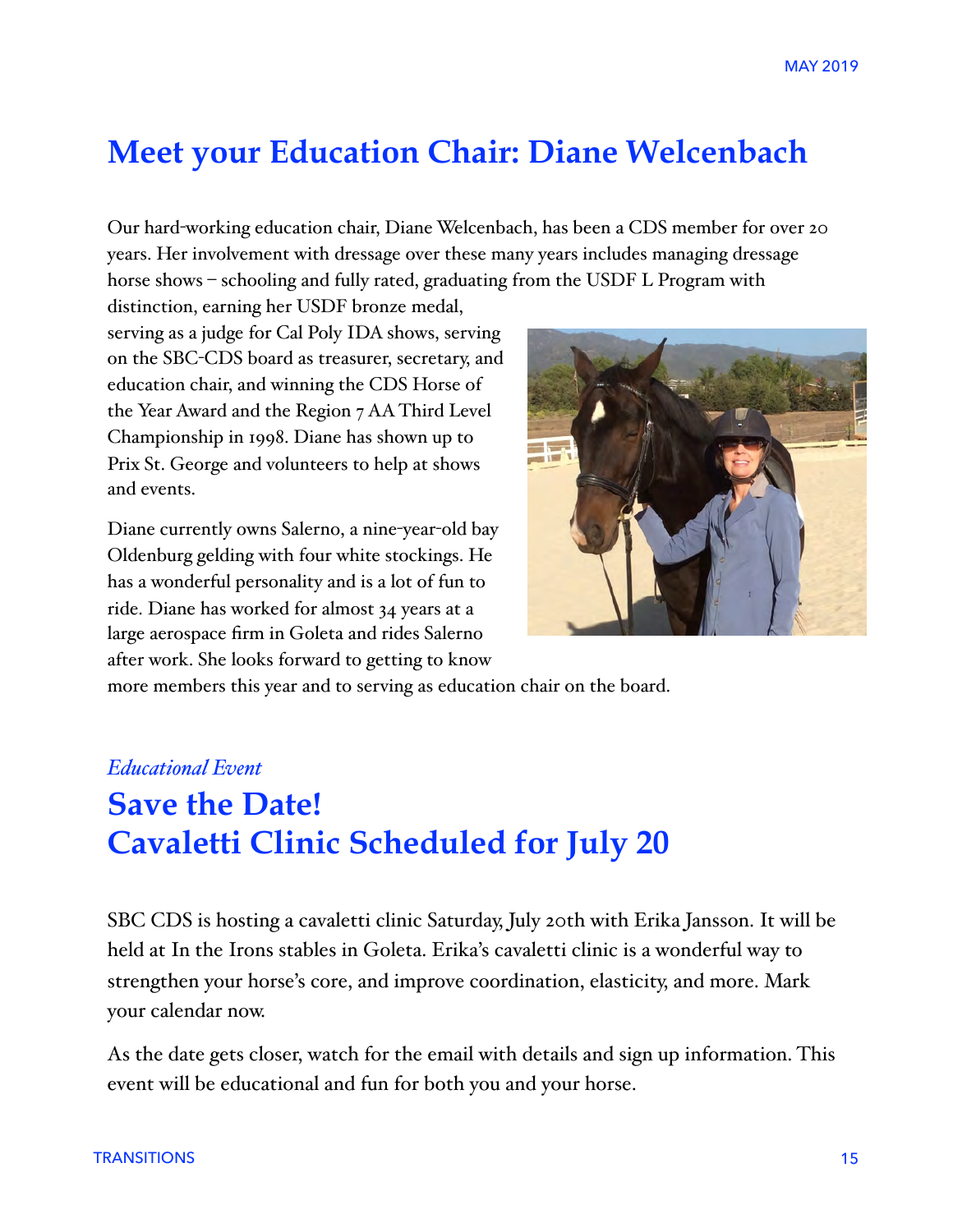## *Member News* **Connections**



*Michele Bischof* has a new horse. She reports that after losing her last big guy, there were some big shoes to fill. Friends helped her find Wonce Inna Bluemoon, "Beamer," in Ojai. He is a 15-year-old, 18 hand Hanoverian/Thoroughbred by Winterprinz. He has a wonderful big personality and fantastic gaits, and he has won Michelle's heart. He loves attention and is very social with all the horses at the barn. Michelle is looking forward to becoming a great team with her new guy.

*Carole Bennett* and her husband have their house on the market in Montecito, as they want to move to the Santa Ynez Valley. They look forward to more room for their animals, and a new home where Vinny will be just outside the kitchen door. Carole would love to participate more in the Santa Ynez Equestrian Center in the hopes of bringing back some of the English riding activities they had years ago.

*Charlotte Bredahl* has been spending a lot of time on the road recently, serving in her new position as U.S. Dressage Development Coach. Congratulations, Charlotte! Those are





lucky young riders who get to work with you.

*Karen Jenkins* recently won the Santa Ynez Valley Hounds' Century Award. This award was donated by Ed and Janet Sands after Ed heard of the Century Award idea in dressage. The rules are similar: the horse and rider team must participate in a meet, and the sum of the horse and rider's ages must equal 100. Congratulations, Karen and Homer!

TRANSITIONS 16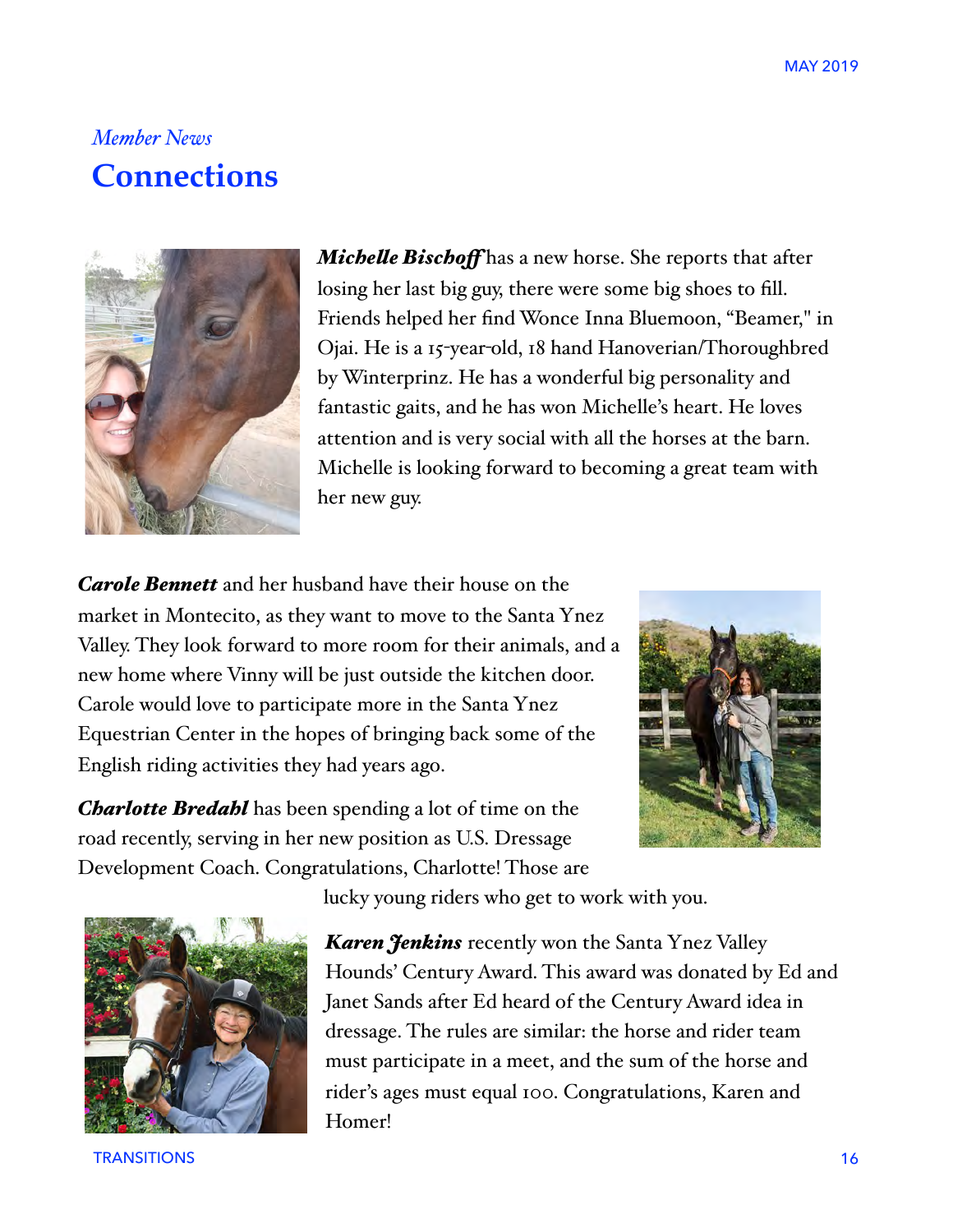# *Member News* **Connections - Special Topic**

*Afer the wettest winter in recent memory, we decided to ask our members what they did during the rainy season. Here are their answers:*



Rain is much better than snow and ice and freezing cold; I spent almost 2 weeks each month this winter in my hometown in New York, watching my old friends feeding in temperatures hovering at or below zero and thrilled to get out for a ride when it got up to high twenties or thirties and safely maneuvering frozen mud thawed in places under the snow. The Mennonite horses trotted the roads in all weather. Back home I

was frustrated to

have so little saddle time and having to be so careful just getting back into the saddle very gingerly after my marathon surgery. At Shoreline, we slogged in the rain, hand walked on the driveways and set up a lopsided 15 m lunging area in the one mostly dry corner where 25 yr. old Mozart and Istala ("The Paint") could jog/trot and toss their heads in passive aggressive airs above the ground and bucks to dissipate energy. The Paint



was the best, weaving an obstacle course through the puddles, skimming the dumpster, avoiding the landscape trucks and hay barn and sometimes almost under the trailer gooseneck. To help with the boredom we dragged out some loose large sewer pipes to use as cavaletti. We all survived fine to see this glorious spring we are in. Now to get back in shape! Looking forward to seeing you all at the shows, clinics, and Fillies rides. —Karen Christensen

It was really nice to just hang out with my horse while he enjoyed the lush green grass during the rains.  $-\mathbf{M}$ argaret Fleming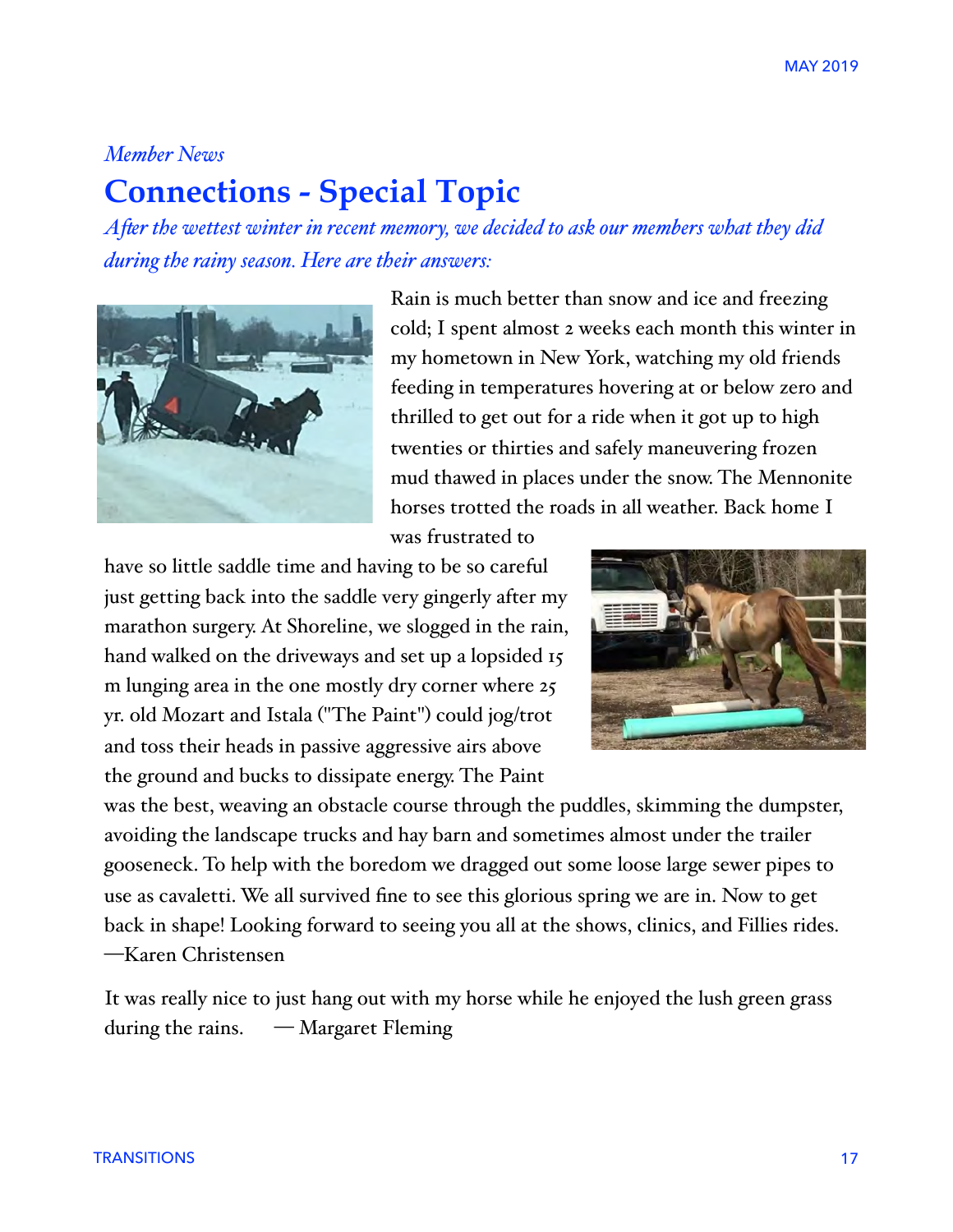Over this past rainy winter, I still got out there and got dirty! A few of my mounts trailered to covered arenas around the SYV, and some of them just sucked it up and got wet. I trucked around in the rain on our safe hard packed dirt roads around the farm to keep everyone moving. — Jessica Fulcher

We just rode through the wet weather! On our property the arena drains beautifully, and when it was truly sloppy, the drive is a large, continuous track that was once used to teach in-hand driving, so we could ride laps. The Gerhard Politz clinic was held as scheduled, and while only the harder core riders - or those with a covered arena - felt they were ready, it was informative and helpful to all. Auditors joined in, and with this we look forward to the next Gerhard clinic June 14 - 16 when everyone will be fit and ready! — Sarah Graham

I considered launching my kayak on my new lake, AKA my dressage arena. As for riding, I took to the trails and the dirt roads, and I trailered to Atascadero to take a lesson in an indoor arena. — Lindsey Reed



I found a new hobby — buying shavings at La Cumbre feed. I discovered [DressageTV.com.](http://dressagetv.com/) I am learning a lot from the videos and live discussions. I rode almost every day since the main hard gravel ranch roads at Glen Annie were perfect for tack walking with lots of flat roads, a steep uphill, and a gentle descent.  $\mathcal{L}_{\text{Y}}$   $\mathcal{L}_{\text{Y}}$  = Lynne Sherman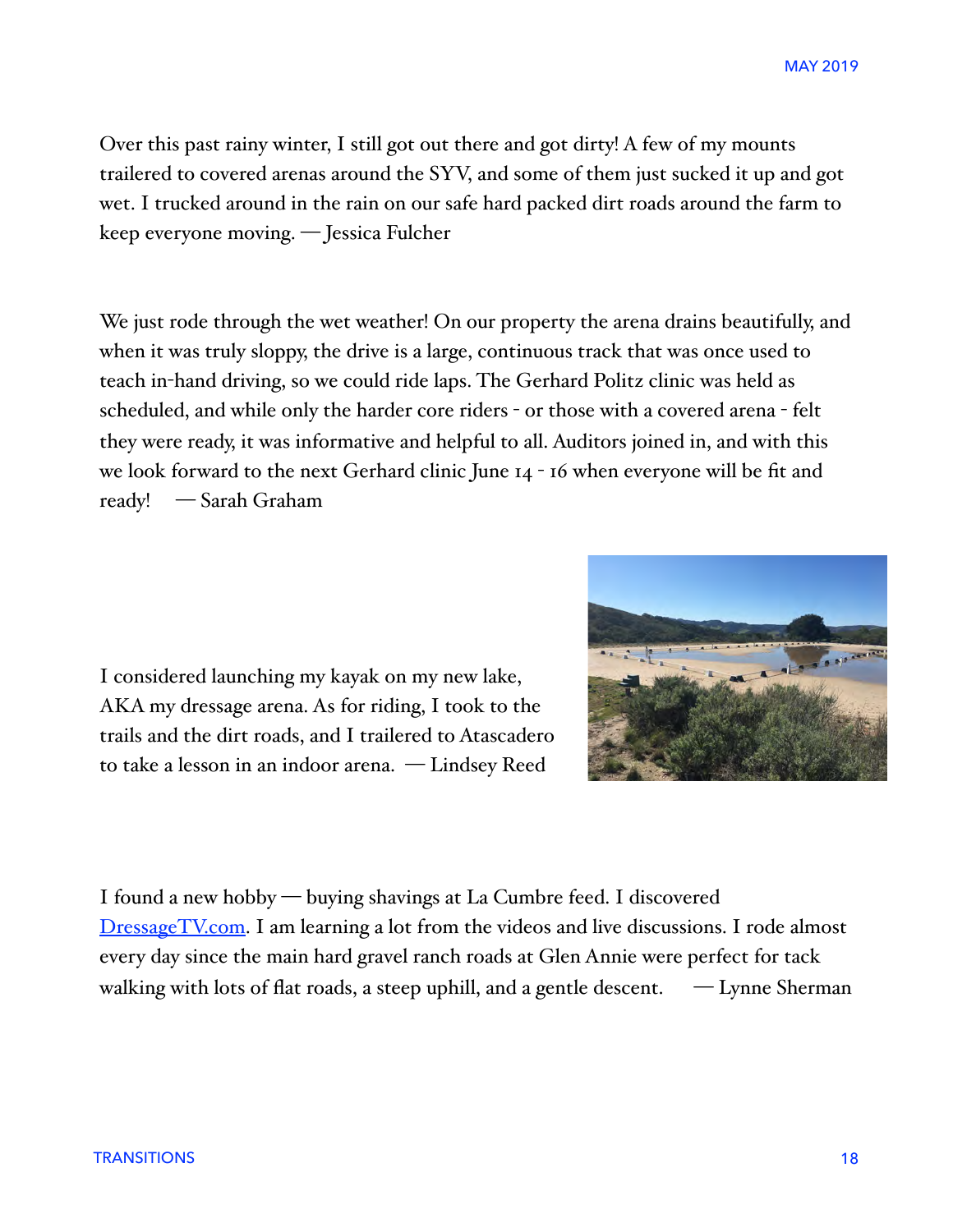# **CLASSIFIEDS . . .**

Horse for Sale: Wilhelm. Will is a 16H+, grey, eight-year-old Trakehner gelding with an even temperament and his own motor. He has some jumping ability, but mostly dressage training. Solid in training level, currently showing first level with promise for more. Elastic gaits, smooth uphill transitions, great extension, collection, and lateral movement. He likes to work, and enjoys cross training with hacks out in the field, as well as cavaletti in the arena. This horse will take an amateur or a special junior rider through the levels. Contact Jessica Fulcher, 805-680-5299

*Horse For Sale:* Winchester. "Gunny" is a 2016 grey Trakehner gelding, ready to start you on your way! He should mature about 16H. He has been saddled, bridled, long-lined, and about ready to have a rider. This guy has a gorgeous flat kneed hunter-type trot, with a lot of suspension and a lofty canter. He will make a great 3day event horse, or a pure dressage horse. Priced in the low five figures. Contact Jessica Fulcher, 805-680-5299

Do you have horses to sell or lease, facilities for rent, training services to offer, or anything else you'd like to advertise in this column? Classified ads are free to SBC-CDS *members.* 

*Send your text-only ad to [Lreed@silcom.com](mailto:Lreed@silcom.com)*

# **Riding Warehouse Offers 15% Discount to CDS Members**

Riding Warehouse very generously offers our members a special discount whenever they shop at their store or online. Email Sarah McClintock ([semcclintock22@yahoo.com](mailto:semcclintock22@yahoo.com)) to get

own special discount code, and go shopping at this amazing store. You will love their customer service and their convenient Golden State overnight shipping option!

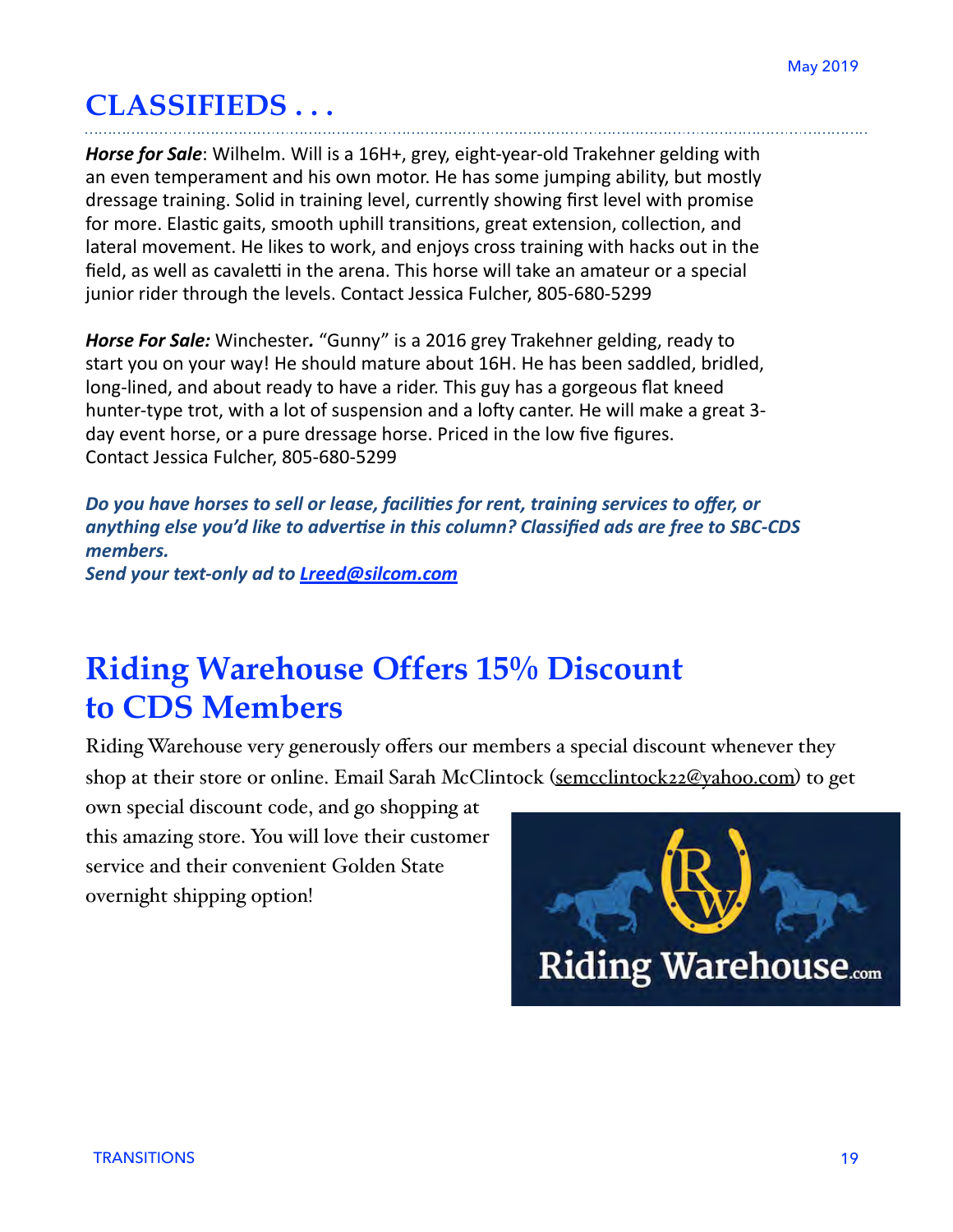MAY 2019



# **SBC-CDS Thanks Our Generous Sponsors!**

## **Diamond Level (\$2000 +)**

## Ventura County Chapter of the California Dressage Society (VCCDS)

Susan and Peter Cheney

# **Platinum Level (\$1000-\$1999)**

Dressage Extensions

Ed Galsterer - Santa Barbara Inn

*(continued on next page)*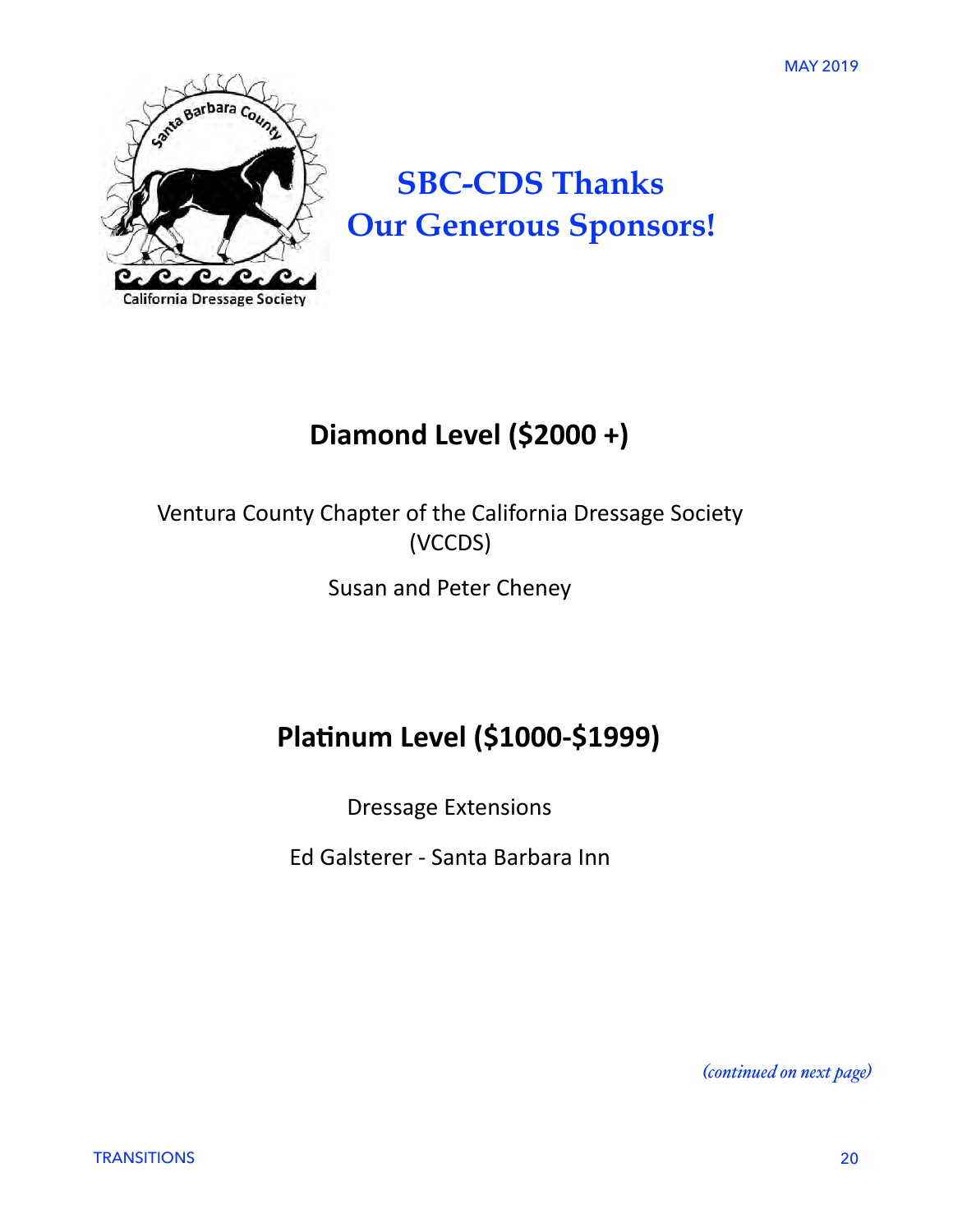*SBC-CDS Thanks Our Generous Sponsors (continued)*

## **Gold Level (\$500-\$999)**

Louise Caccese 

Karen Christensen 

Barbara Cleveland 

Marianne Kruidenier 

Bruce Kuesis, DVM, Mission Equine

Platinum Performance

Riding Warehouse 

## **Silver Level (\$200-\$499)**

Allyson Aldrich 

Charlotte & Ramon Becerra - Charlotte's

Steve Goss, DVM, South Coast Equine Practice

David Jensen, DVM, San Marcos Equine Practice

Sarah McClintock 

Mrs. Pasture's

*(continued on next page)*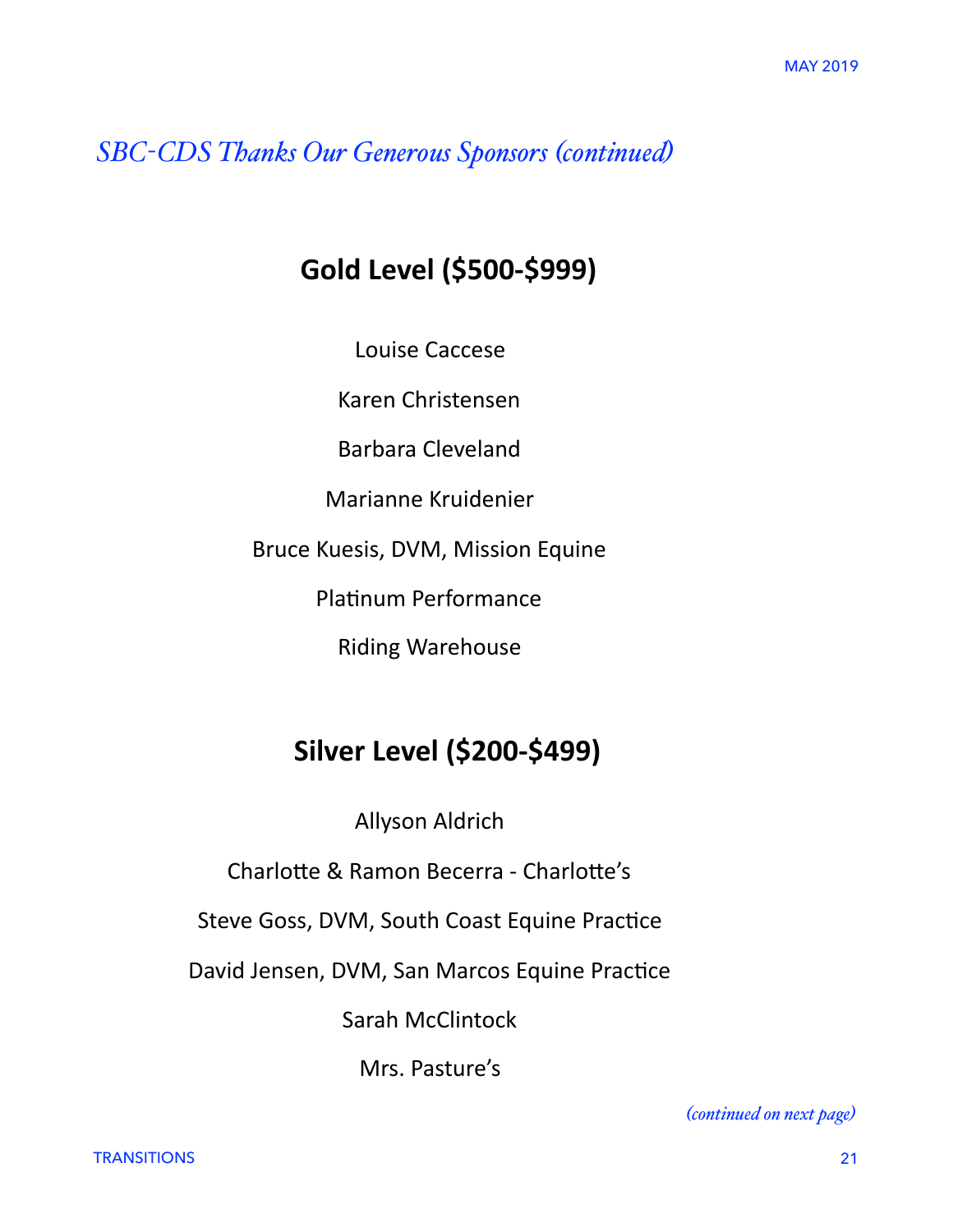*SBC-CDS Thanks our Generous Sponsors* 

*Silver Level (continued)*

Lindsey Reed 

Lynne Sherman 

Bruce Stamp Wood Sculpture 

Wild Fed Feed

## **Bronze Level (\$100-\$199)**

Carole Bennett

Equine VIP Shampoo & Conditioner

Karen Jenkins 

Kristin Jepson, Daffodyl Lily Designs

Maraka MacDonald 

Theresa Nobbe 

Joan Rothberg

Santa Ynez Feed and Milling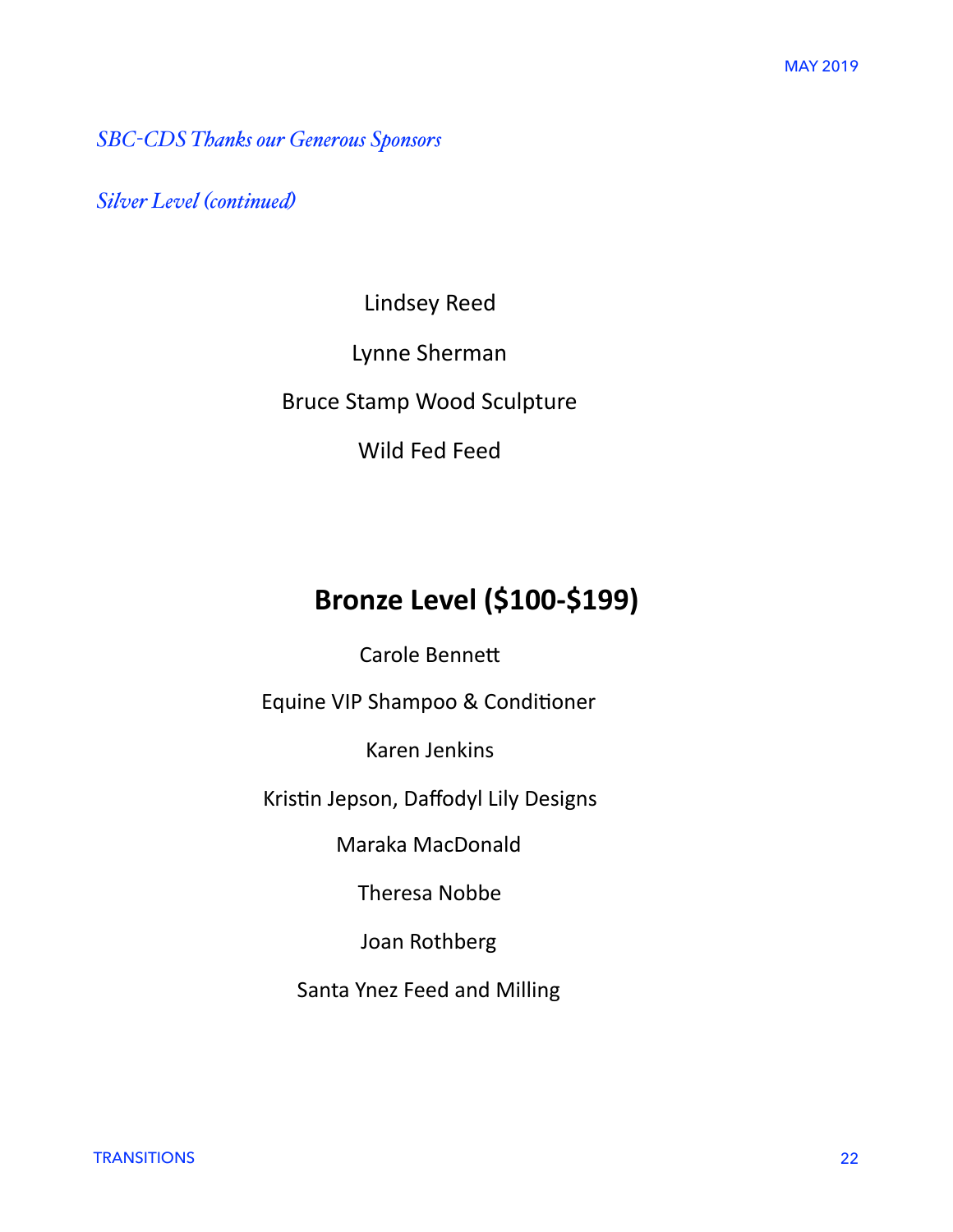*SBC-CDS Thanks our Generous Sponsors (continued)*

## **Friends (up to \$99)**

Brophy Brothers Restaurant 

Julie Corlett

**Mary Couch** 

Farm Supply, Buellton

Leanne Hagerty

La Cumbre Feed

Linda Marquez, Rincon Vista 

Dan Quinajon 

Nicole Walther-Chesser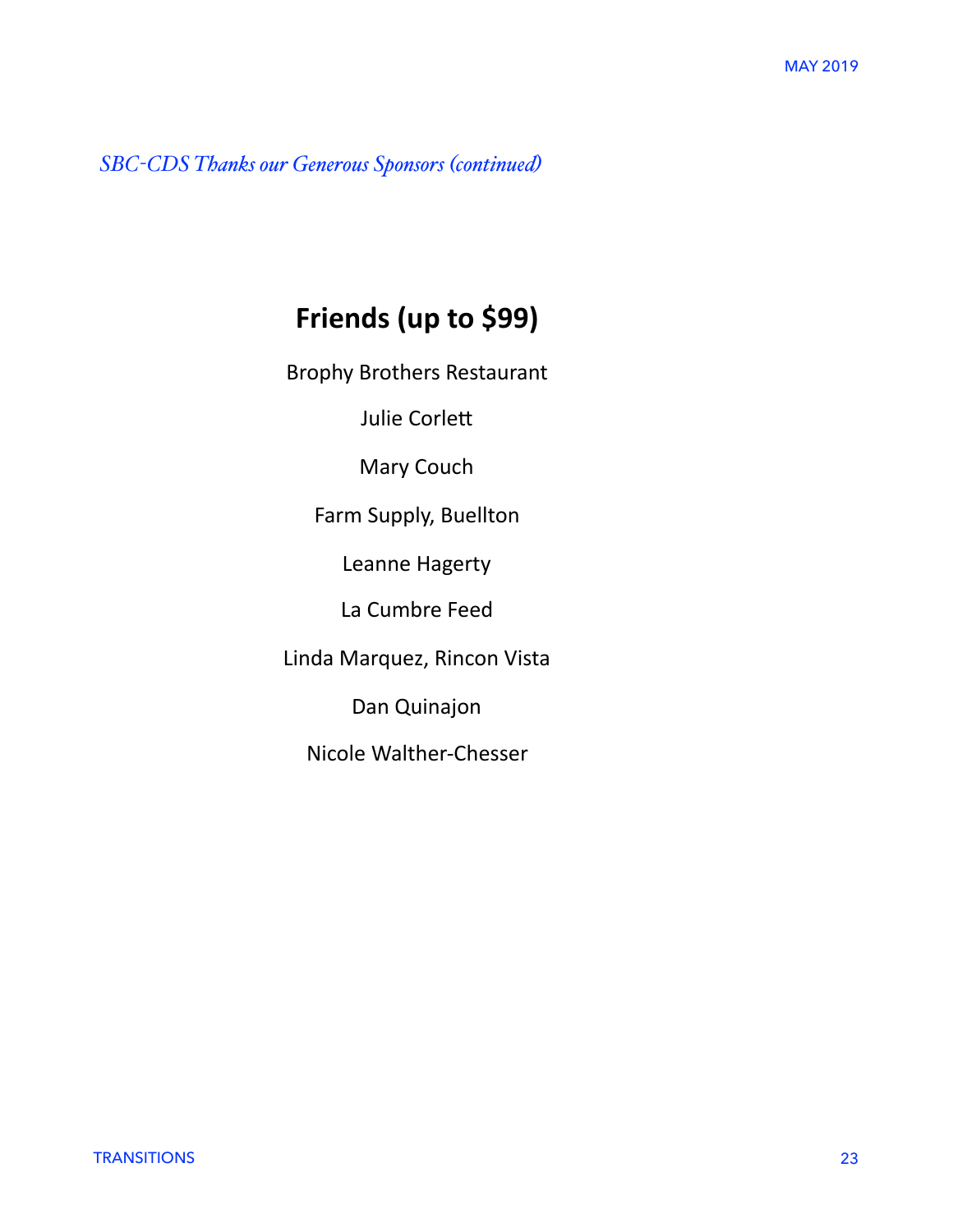# **2019 Calendar**

*CDS and SBC-CDS sponsored or endorsed events (see our website for premiums/details):* 

**May 18-19. Spring Dressage, Earl Warren Showgrounds, Santa Barbara. Melonie Kessler, "S," Judge.** 

**June 14, 6 pm. SBC-CDS Social Event. Come hear a short talk by Gerhard Politz at the F Winery in Los Olivos, enjoy a glass of wine, and visit with fellow chapter members.** 

**June 15. On the Bit Schooling Show, Santa Ynez Equestrian Center. Louise Caccese, Judge.** 

**July 20. Cavaletti Clinic with Erika Jannsen, In the Irons Farm, Goleta. Watch the SBC-CDS Website for details and entry information.** 

**August 10-11. CDS Regional Adult Amateur Competition (Central). San Luis Obispo Fall Fling. Twin Rivers, Paso Robles. Contact: Ellen Corob, 805-440-2947.** 

**August 17-18. Summer Dressage, Earl Warren Showgrounds, Santa Barbara. Donna Richardson, "S," Judge.** 

**October 6, On the Bit Schooling Show, Santa Ynez Equestrian Center. Judge TBA.** 

**November 3, On the Bit Schooling Show, Modoc Riding Ring. Jackie Duncan, Judge.** 

*Events not sponsored by SBC-CDS, but of probable interest to our members:* 

**June 15-16. Gerhard Politz Clinic, Santa Ynez. Contact: Sarah Graham, [s.graham@agpsla.com](mailto:s.graham@agpsla.com)**

**August 4. On the Bit Schooling Show, Modoc Arena. Megan McQueeny, Judge.**